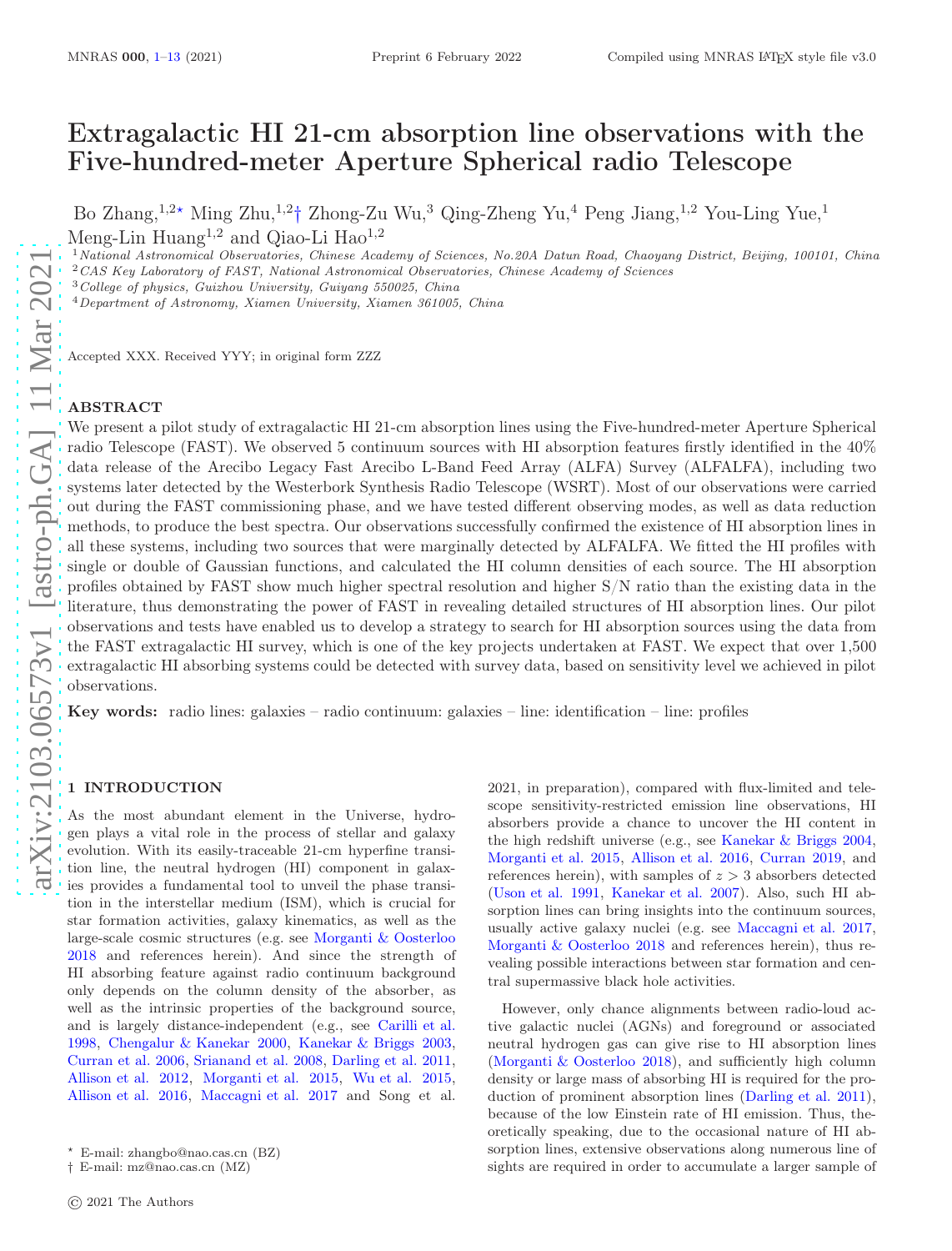HI absorbing systems [\(Darling et al. 2011](#page-11-5)). A more practical way to search for HI absorption features is to perform radio observations on damped Lyman- $\alpha$  (DLA) systems, which features high HI column density. However, since the comoving density of low-redshift  $(z \leq 0.1)$  DLA systems is relatively low [\(Zwaan et al. 2005](#page-12-6)), such efforts bear limited results (e.g., see [Kanekar et al. 2009](#page-11-11)).

On the other hand, the absorption line search from AT20G compact radio galaxies using the Australia Telescope Compact Array (ATCA, [Allison et al. 2012](#page-11-6)), the 21 cm Spectral Line Observations of Neutral Gas with the EVLA (21-SPONGE) survey [\(Murray et al. 2015](#page-12-7)), the Westerbork Synthesis Radio Telescope (WSRT) radio galaxy surveys [\(Geréb et al. 2014](#page-11-12), [Geréb et al. 2015](#page-11-13), [Maccagni et al.](#page-12-4) [2017](#page-12-4)), as well as searches by the Australian SKA Pathfinder (ASKAP, [Glowacki et al. 2019](#page-11-14), [Sadler et al. 2020](#page-12-8)), all targeting known quasars with radio interferometers, have identified dozens of extragalactic HI absorption lines. And similar attempts has been made with the Millennium Arecibo 21 cm Absorption-Line Survey [\(Heiles & Troland 2003a](#page-11-15), [Heiles & Troland 2003b](#page-11-16)), although using a single-dish telescope. Such targeted observations are mainly focused on extragalactic radio sources with sufficiently high fluxes, thus can only lead to continuum flux-biased HI absorber samples, with galaxies exhibiting weak radio emissions while high HI column densities, which can also give rise to noticeable absorption features, largely missing (e.g., see [Sadler et al. 2007](#page-12-9)).

"Blind" searches through HI surveys performed by large aperture single-dish telescopes provide chances to uncover more HI absorption systems. Although such surveys usually utilise the non-tracking, drift scan observing strategy, with integration time for each individual source is limited, the collecting areas of the participating telescopes can still achieve considerable sensitivities. [Allison et al.](#page-11-17) [\(2014\)](#page-11-17) identified 4 HI absorbers, including one previously unknown source, with the archival data of the HI Parkes All-Sky Survey (HIPASS, see [Barnes et al. 2001](#page-11-18)), while [Darling et al.](#page-11-5) [\(2011](#page-11-5)), [Wu et al.](#page-12-3) [\(2015](#page-12-3)), as well as Song et al. (2021, in preparation) has made attempts to perform "blind" searches for absorption features using part of Arecibo Legacy Fast Arecibo L-Band Feed Array (ALFA) Survey (ALFALFA, see [Giovanelli et al. 2005](#page-11-19), [Haynes et al. 2018\)](#page-11-20) data, respectively, with ten sources identified in total, including 3 samples remained undetected by other instruments so far, that is, UGC 00613, CGCG 049- 033 and PGC 070403, thus proving the feasibility of searching for new HI absorbers with massive blind sky surveys. Compared with radio interferometers, large single-dish telescopes such as Arecibo can provide better sensitivities, and usually higher spectral resolution, which are all crucial to reveal the characteristics of extragalactic HI lines. And although the spatial resolution for such instruments are quite limited compared with interferometers, the chance of having two or more HI absorbing systems lying within the beam width with similar redshift is quite low, thus making confusions in source identification unlikely to happen. However, it should be noted that due to temporal variations in spectral baseline commonly seen during drift scans, follow-up observations are needed for reliable characterisation of the newly identified absorbers, especially for the weak ones. Also, interferometric mappings are usually required to discern possible fine structures within each absorbing system.

The newly commissioned Five-hundred-meter Aperture

Spherical radio Telescope (FAST) [\(Nan 2006](#page-12-10); [Nan et al.](#page-12-11) [2011](#page-12-11); [Jiang et al. 2019](#page-11-21)) is the largest filled-aperture singledish radio antenna in the world, with its sensitivity and observable sky coverage both surpassing those of the Arecibo dish. Thus, it is nature to expect better HI absorption observations to be obtained with FAST. Compared with ∼several HI absorber discoveries made with existing blind surveys by [Wu et al.](#page-12-3) [\(2015\)](#page-12-3), Song et al. (2021, in preparation), and [Allison et al.](#page-11-17) [\(2014\)](#page-11-17), [Wu et al.](#page-12-3) [\(2015\)](#page-12-3) predicted that the number of absorbing systems detected by FAST should achieve an order of magnitude of at least  $10^2$  with the upcoming Commensal Radio Astronomy FasT Survey (CRAFTS, see [Li et al. 2018\)](#page-12-12), and [Yu et al.](#page-12-13) [\(2017](#page-12-13)) gave an expectation of over 1,000 extragalactic HI absorption line detections through blind searches in FAST drift scan data. This means that the number of known HI absorbers could be increased by 10 times with FAST, considering currently only  $\geq 100$ such systems with redshift  $z < 1$  exist [\(Chowdhury et al.](#page-11-22) [2020](#page-11-22)). And the FAST observations will also complement the ongoing HI absorption surveys performed by the next generation arrays, including the MeerKAT Absorption Line Survey (MALS, see [Gupta et al. 2016\)](#page-11-23), the Widefield ASKAP L-band Legacy All-sky Blind surveY (WALLABY, see [Koribalski et al. 2020](#page-12-14)), the First Large Absorption Survey in HI (FLASH) by ASKAP [\(Allison et al. 2020](#page-11-24)), the Search for HI Absorption with AperTIF (SHARP) survey [\(Adams et al. 2018](#page-11-25)), as well as the uGMRT Absorption Line Survey [\(Gupta et al. 2021](#page-11-26)), with a more complete Northern Sky coverage, better spectral resolution compared with all these surveys, and a similar noise level obtained during much shorter integration times provided by FAST.

In this paper, we report extragalactic HI absorption line observations conducted with FAST on five galaxies identified by [Wu et al.](#page-12-3) [\(2015\)](#page-12-3) and Song et al. (2021, in preparation), as a pilot study of massive HI absorption line observations by FAST in the near future. The content of this paper is organised as follows. In Section [2,](#page-1-0) we introduce the galaxy samples, FAST observation settings, as well as the data reduction process in details. The related results are presented and summarised in Section [3.](#page-4-0) In Section [4](#page-10-0) we give discussions, and conclusions are drawn in Section [5.](#page-11-0) Here, we adopt the ΛCDM cosmology, assuming the cosmological constants as  $H_0 = 70 \text{ km s}^{-1} \text{ Mpc}^{-1}, \ \Omega_M = 0.3, \text{ and } \Omega_{\Lambda} = 0.7. \text{ And in}$ accordance with the ALFALFA survey [\(Haynes et al. 2018](#page-11-20)), the optical definition of line speed  $(\delta \lambda/\lambda)$  rather than the radio one  $(\delta \nu/\nu)$  is applied throughout our data reduction process.

# <span id="page-1-0"></span>2 SAMPLE SELECTION AND FAST OBSERVATIONS

#### 2.1 Sample selection

As a pilot study, we tested various observing modes and adopted different backend set-ups to observe the HI spectra during the FAST commissioning phase. The HI absorption systems are particularly suitable for such a purpose, as they contain both continuum sources and spectra lines with know fluxes, thus providing good opportunities for checking telescope pointing accuracy and testing our calibration methods. We selecte 5 absorbing systems firstly identified from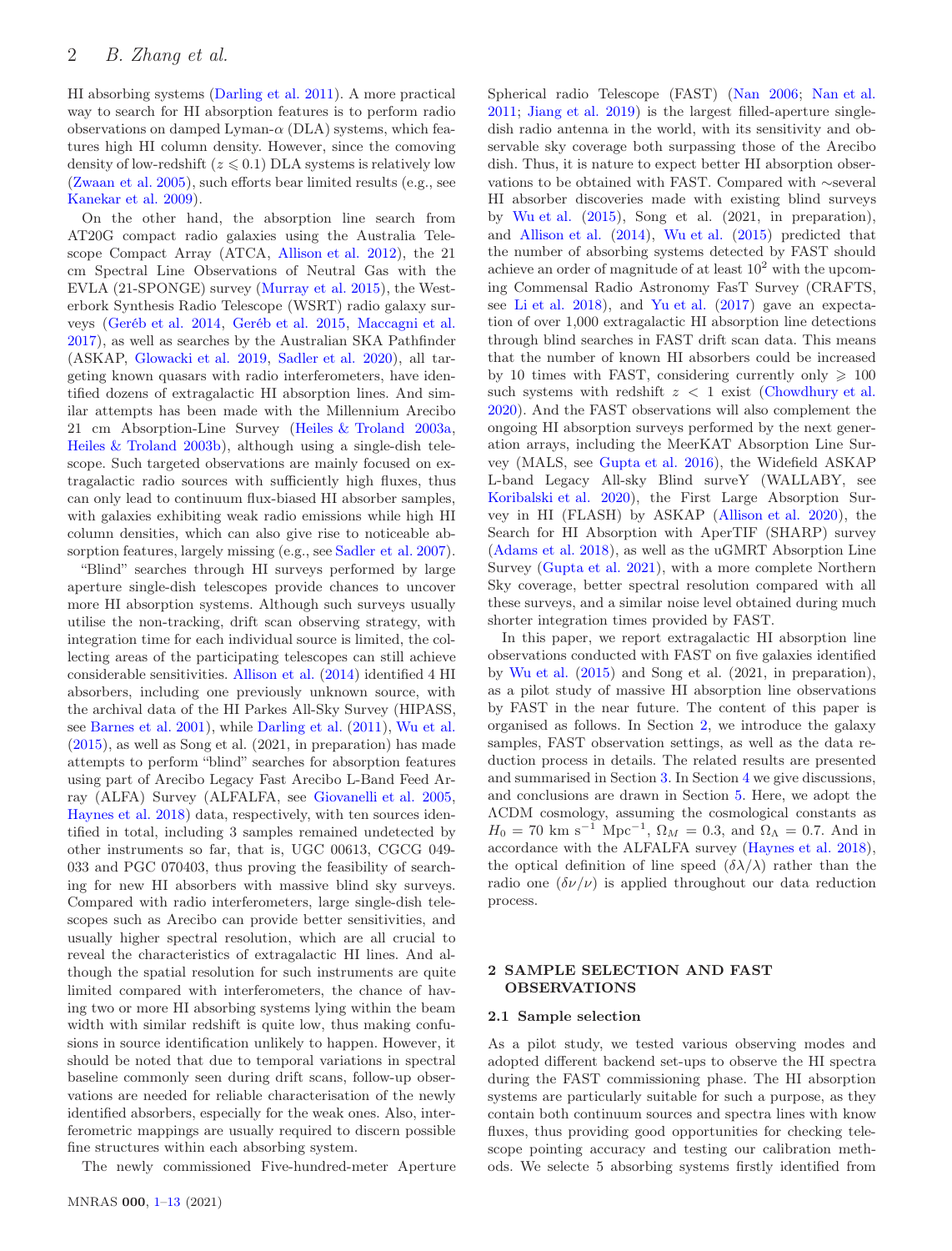40% of ALFALFA data by [Wu et al.](#page-12-3) [\(2015\)](#page-12-3), including UGC 00613, ASK 378291.0, CGCG 049-033, J1534+2513, and PGC 070403. Among them, ASK 378291.0 and J1534+2513 were also reported by the WSRT survey for radio galaxies described by [Maccagni et al.](#page-12-4) [\(2017\)](#page-12-4), with J1534+2513 and PGC 070403 already marked as possible absorptions by [\(Haynes et al. 2011](#page-11-27)). For each system in our samples, the continuum background is provided by a previously-detected radio source, while the absorbing HI gas lies within the source itself. The basic information of these sources are listed in Table [1.](#page-3-0)

#### 2.2 Observation setting-ups

Four of the five sources have been observed with the tracking mode during the commissioning phase of the FAST telescope. And two of these, ASK 378291.0 and UGC 00613, have been observed on October 29 and November 5 of 2017, respectively, with the wide band receiver covering the  $270 - 1620$ MHz frequency range. Since the spectral backend for FAST was still in development at that time, an off-the-shelf N9020A MXA spectrum analyser produced by Keysight Technologies. Inc was adopted as the primary spectrometer, with an integration time of  $\sim 6$  s for each spectrum, and 1001 frequency channels over a 6 MHz band, thus achieving a spectral resolution of  $\sim 1.2 \text{ km s}^{-1}$ , which brought significant improvements towards ALFALFA's 5.3 km s<sup>−</sup><sup>1</sup> [\(Giovanelli et al. 2005](#page-11-19)), or WSRT survey's 16 km s<sup>−</sup><sup>1</sup> [\(Maccagni et al. 2017](#page-12-4)). Data from each source was recorded for 1200 s, with signals from one polarisation only being recorded. According to the optical redshifts of the sources, the frequency coverage of the spectrum analyser was chosen as 1354.0 − 1360.0 MHz for ASK 378291.0, and 1354.3 − 1360.3 MHz for UGC 00613.

With the 19-beam L-band receiver covering the band of  $1050 - 1450$  MHz [\(Smith et al. 2017](#page-12-15)) and its spectral backend inaugurated in the summer of 2018, we were able to observe sources ASK 378291.0, CGCG 049-033, J1534+2513, and PGC 070403 with this new set of instruments. The first three of these 4 sources were observed using the tracking mode, with data from the central beam (Beam 01) only being recorded. The 19-beam spectral backend can take data from both polarisations with 65,536 spectral channels covering the 1000 − 1500 MHz band (equivalent to  $\sim 1.5$  km s<sup>-1</sup> spectral resolution), and the typical integration time for each spectrum is ∼ 1 s [\(Jiang et al. 2020](#page-11-28)). ASK 378291.0 was observed for 382.5 seconds on September 2, 2018, while data for CGCG 049-033 and J1534+2513 were recorded for 1200 s each on October 31, 2018. And an extra round of tracking observation for CGCG 049-033 was performed on December 28, 2018, also lasting 1200 s. The last source, PGC 070403 with a relatively weak absorption feature as reported by [Wu et al.](#page-12-3) [\(2015](#page-12-3)) and Song et al. (2021, in preparation), was observed as a by-product of the drift scan conducted on September 14, 2020. One of the aims of this observation, during which the footprint of Beam 01 passed directly over PGC 070403 at the transit time of this target, was to verify the feasibility of finding extragalactic HI absorbing systems with the upcoming CRAFTS survey. The detailed of each observing session are listed in Table [2.](#page-3-1)

In order to reduce the effects of baseline fluctuations, we chose an "off-source" position in the sky for each source observed with the tracking mode, which is located several ar-



<span id="page-2-0"></span>Figure 1. Top: The original, unprocessed on-source (blue) and off-source (green) data sample of ASK 378291.0. Bottom: Noise diode-calibrated on-source (blue) and off-source (green) data of ASK 378291.0. It can be seen that the flux levels and standing wave behaviours of the two spectra differ from each other significantly, even for the calibrated data. Besides, the off-source data exhibits a higher background level, which is possibly due to temporal instrumental baseline fluctuations, as well as broad-band RFI contamination. The red dotted line mark the frequency of the desired absorption feature. Observed frequencies shown in this figure are not heliocentric-corrected.

cminutes away from the primary target, as our reference for background. However, it should be noted that as seen in Fig. [1,](#page-2-0) due to phase-shifting behaviours of standing waves and instabilities of instruments commonly seen during the FAST commissioning phase, as well as time-dependent broad-band radio frequency interference (RFI), the continuum flux level obtained by comparing on- and off-source positions fluctuates significantly between different observing sessions, even for the same source. And cases exhibiting higher off-source baseline level flux than on-source spectra, as well as curved bandpass exist, which makes a direct measurement of continuum level by FAST unreliable. Thus, in the following data reduction process, we mainly extract the background "baseline" by directly fitting background continuum with on-source data, rather than utilising the off-source observations. And the details of our data reduction process is described in the following subsection.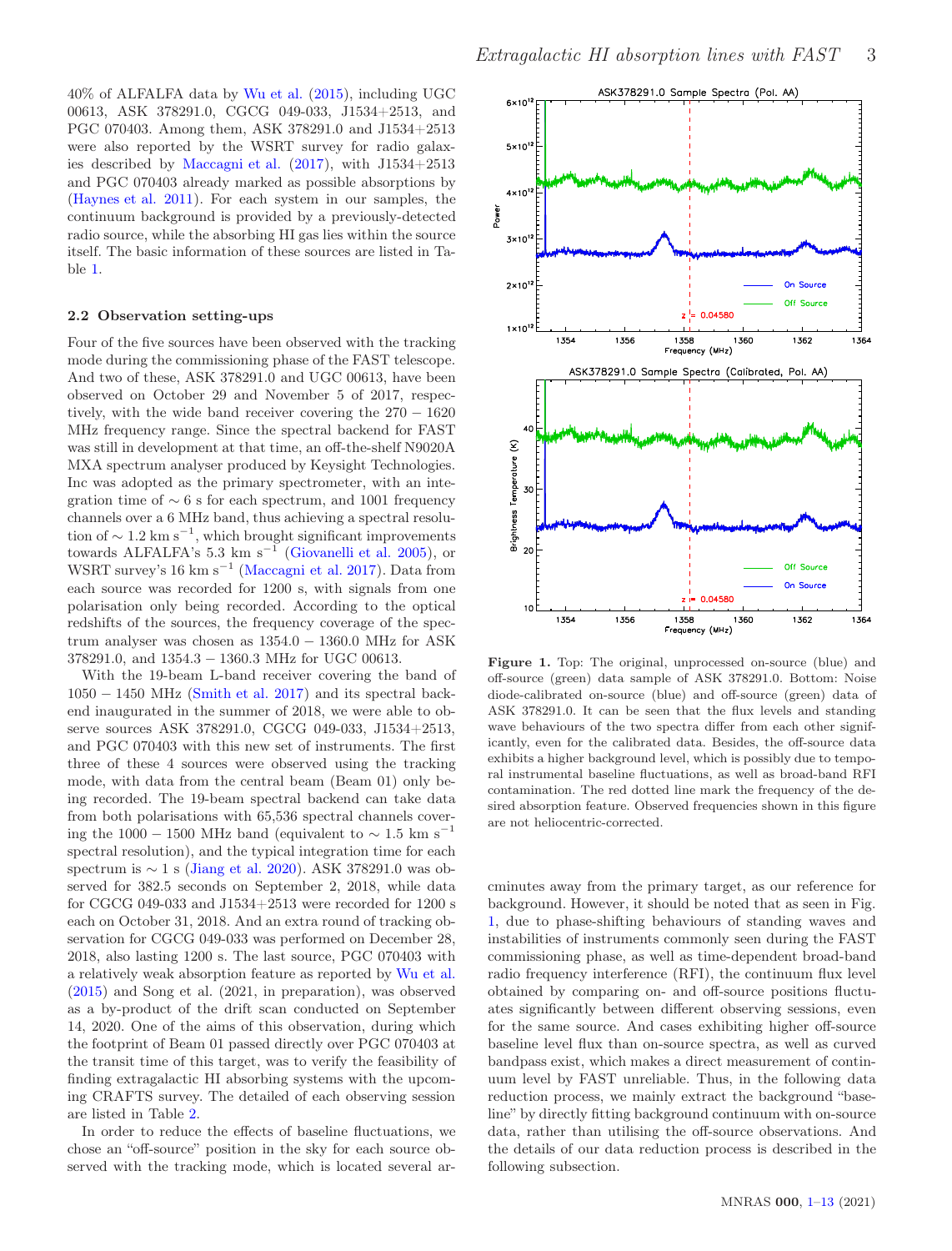<span id="page-3-0"></span>

| Source name  | AGC no. <sup><math>(a)</math></sup> | RA $(J2000)^{(b)}$ | Dec $(J2000)^{(b)}$ | $cz$ (km s <sup>-1</sup> ) <sup>(c)</sup> | $S_{1.4\text{GHz,NVSS}}$ (mJy) <sup>(d)</sup> | $S_{1.4\text{GHz,FIRST}}$ (mJy/beam) <sup>(e)</sup> |
|--------------|-------------------------------------|--------------------|---------------------|-------------------------------------------|-----------------------------------------------|-----------------------------------------------------|
| UGC 00613    | 613                                 | 00h 59m $24.42s$   | $+27d$ 03m 32.6s    | $13770.07 \pm 23.08$                      | $112.6 \pm 4.0$                               | $\overline{\phantom{0}}$                            |
| ASK 378291.0 | 712921                              | 10h $25m$ $44.23s$ | $+10d$ 22m 30.5s    | $13732.00 + 26.98$                        | $76.6 \pm 2.3$                                | $73.85 \pm 0.145$                                   |
| CGCG 049-033 | 250239                              | 15h 11m 31.38s     | $+07d$ 15m 07.1s    | $13383.94 \pm 35.98$                      | $108.8 \pm 3.8$                               | $79.50 \pm 0.151$                                   |
| $J1534+2513$ | 727172                              | $15h$ 34m $37.62s$ | $+25d$ 13m 11.4s    | $10180.65 + 2.698$                        | $50.1 \pm 1.6$                                | $44.58 \pm 0.146$                                   |
| PGC 070403   | 331756                              | $23h$ 04m $28.24s$ | $+27d$ 21m 26.5s    | $7520.894 \pm 118.4$                      | $116.6 \pm 3.5$                               | $\overline{\phantom{a}}$                            |

Table 1. Basic characteristics of the 5 targets observed by FAST.

(a) Serial number in the Arecibo General Catalogue (AGC), see [Haynes et al.](#page-11-20) [\(2018](#page-11-20)).

(b) Equatorial coordinates for corresponding optical counterparts retrieved from NASA/IPAC Extragalactic Database (NED).

 $\left( \text{c} \right)$  Heliocentric redshift data retrieved from NED.

(d) 1.4 GHz integrated flux data retrieved from the NRAO Very Large Array (VLA) Sky Survey (NVSS) catalogue [\(Condon et al. 1998](#page-11-29)).  $(e)$  1.4 GHz peak flux data retrieved from the VLA Faint Images of the Sky at Twenty-Centimeters (FIRST) survey [\(Becker et al. 1995](#page-11-30)). (For comparison only in order to keep consistency with [Wu et al. 2015](#page-12-3) and Song et al. 2021, in preparation; not used in data reduction.)

Table 2. FAST observation setting-ups for the 5 targets.

<span id="page-3-1"></span>

| Source name      | Obs. Mode            | Obs. Session        | $\text{Receiver}^{(a)}$ | Backend <sup>(b)</sup> | <b>Band Coverage</b><br>(MHz)  | Channel No.      | Obs. Date                    | Duration<br>(s) |
|------------------|----------------------|---------------------|-------------------------|------------------------|--------------------------------|------------------|------------------------------|-----------------|
| <b>UGC 00613</b> | Tracking             |                     | W                       | А                      | $1354.3 - 1360.3$              | 1,001            | $2017$ Nov. $05$             | 1200            |
| ASK 378291.0     | Tracking<br>Tracking | $\overline{2}$      | W<br>19                 | А<br>S                 | $1354 - 1360$<br>$1000 - 1500$ | 1,001<br>65,536  | 2017 Oct. 29<br>2018 Sep. 02 | 1200<br>382.5   |
| CGCG 049-033     | Tracking<br>Tracking | 1<br>$\overline{2}$ | 19<br>19                | S<br>S                 | $1000 - 1500$<br>$1000 - 1500$ | 65,536<br>65,536 | 2018 Oct. 31<br>2018 Dec. 28 | 1200<br>1200    |
| $J1534 + 2513$   | Tracking             |                     | 19                      | S                      | $1000 - 1500$                  | 65,536           | 2018 Oct. 31                 | 1200            |
| PGC 070403       | Drifting             |                     | 19                      | S                      | $1000 - 1500$                  | 65,536           | 2020 Sep. 14                 | $\sim 12$       |

 $(a)$  "W" for the wide band receiver; "19" for the 19-beam receiver.

(b) "A" for Keysight spectrum analyser; "S" for spectral line backend.

#### 2.3 Flux calibration and baseline subtraction

The 19-beam receiver of FAST is equipped with built-in noise diode for signal calibration. As illustrated in [Jiang et al.](#page-11-28) [\(2020](#page-11-28)), the diode can be operated at 2 modes, with characteristic noise temperatures  $T_{noise}$  as  $\sim 1.2$  K and  $\sim 12$  K, respectively. For ASK 378291.0, CGCG 049-033, J1534+2513, and PGC 070403 observations, we all adopted the hightemperature mode of the noise diode, and the calibration signal was injected periodically during each observing session. Let OFF be the original instrument reading without noise, ON the reading with noise injected (it should be noted here that throughout this work, we adopt capitalised ON and OFF to describe the noise diode status, while the lower case on/off denote the on/off source position).  $T_{noise}$  the pre-determined noise temperature measured with hot loads, which has been shown in [Jiang et al.](#page-11-28) [\(2020\)](#page-11-28), the system temperature  $T_{sys}$ can be computed as

<span id="page-3-2"></span>
$$
T_{sys} = \frac{\text{OFF}}{\text{ON} - \text{OFF}} \times T_{noise}.
$$
 (1)

For each target observed with the 19-beam receiver, we calculated averaged  $T_{sys}$  with Eq. [1](#page-3-2) using averages of OFF and ON during each observing session. And as seen in Fig. [2,](#page-4-1) since the phase of instrumental standing waves changes with each activation of the high-temperature noise, and the wavelength of the standing wave ripples induced by the FAST receiving system can be approximated as  $c/2f \sim 1.1$  MHz (where c is the speed of light, and  $f \sim 138$  m the focal length of FAST), corresponding to  $\sim 140 - 150$  spectral channels, we performed a several-hundred-channel Gaussian smooth on each set of ON − OFF value, to minimise the phase-shifting effects in calibrations. Then  $T_{sys}$  from both polarisations were manually checked, and if they were consistent with each other (which was the case for all four samples observed by the 19 beam receiver), each pair of polarisation A & B temperature readings were added together to get the average. Finally, the polarisation-averaged  $T_{sys}$  was converted to flux densities with pre-measured antenna gain ( $\sim 15.7 - 16.5$  K/Jy for Beam 01, depending on frequency, see Table 5 in [Jiang et al.](#page-11-28) [2020](#page-11-28) for details).

However, during the "early-science" stage of FAST's commissioning phase, when the wide band receiver was still in use, no reliable noise diode was available for flux calibrations. What was worse, the level of instrument reading for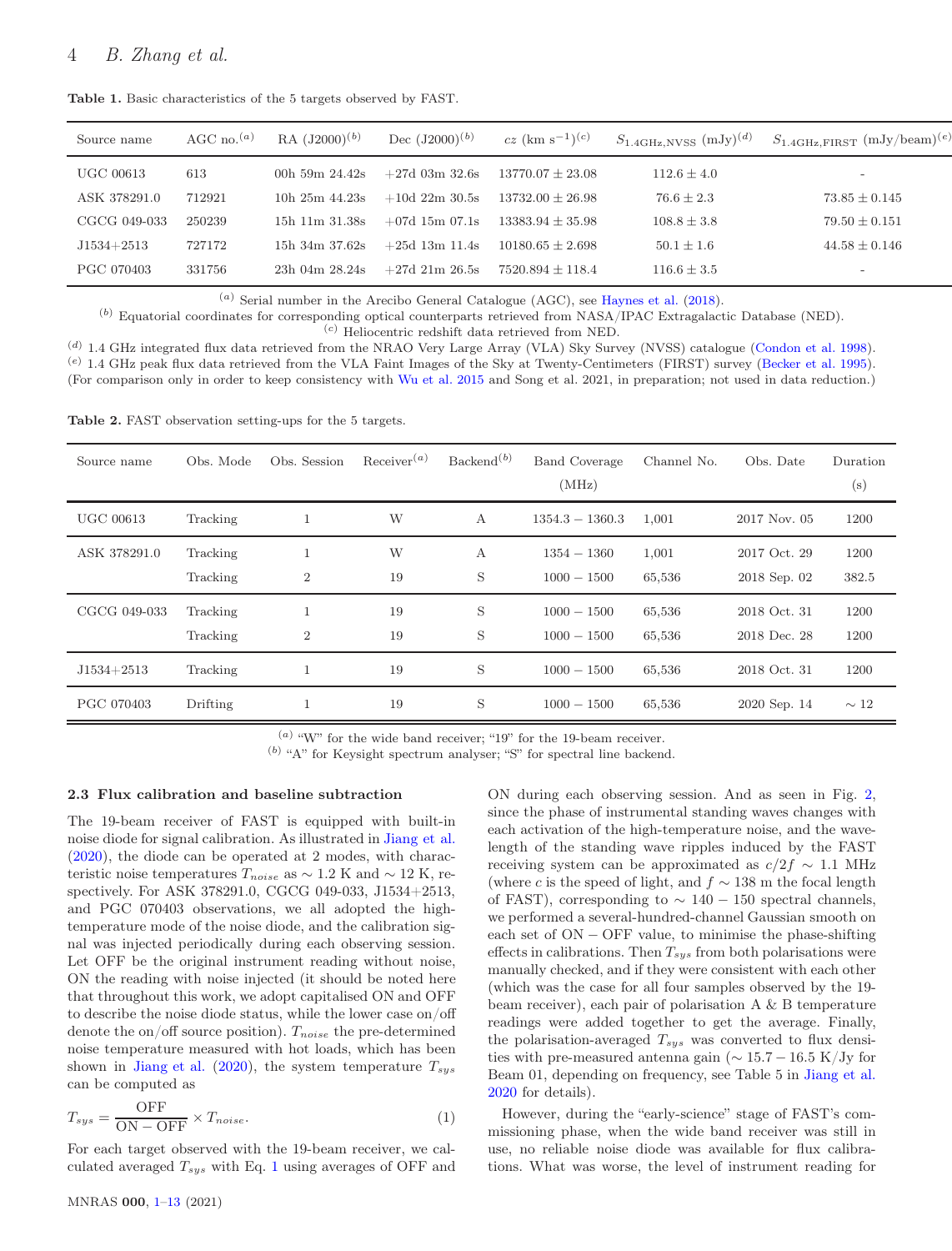

<span id="page-4-1"></span>Figure 2. Averaged on-source spectra of ASK 378291.0 with noise ON (blue, offset in y-axis added for convenience) and OFF (green). The absorption feature can be found near to ∼ 1359 MHz, indicated by the red dotted line. It can be seen that the phase of standing waves imposed on the background continuum flips between the ON and OFF states. Frequencies shown in this figure have not been heliocentric corrected yet.

N9020A MXA spectrum analyser is often relatively unstable, even within one observing session. Thus, it poses significant difficulties in calibrating the UGC 00613 data. Fortunately, the absorption feature of ASK 378291.0 was detected with both the wide band receiver and the 19-beam array. Thus, we adopted the measured flux density of ASK 378291.0 from the latter instrument as reference to re-scale and calibrate the wide band receiver observations. And since only one polarisation was available during this period, we just assumed that the single set of flux densities applies for both polarisations. Although such operations could bring considerable compromise to the accuracy of our final products, it is the only sensible method that could produce reasonable results generally compatible with the ALFALFA observations, as provided by [Wu et al.](#page-12-3) [\(2015](#page-12-3)) and Song et al. (2021, in preparation). More details of our results can be found in Section 3.1.1.

Once the flux densities were calculated via calibration, the observed frequencies were Doppler-corrected to the heliocentric frame. Since the fully automatic data reduction pipeline for FAST HI observations [\(Zhang et al. 2019\)](#page-12-16) is still in development, all baseline subtraction and RFI flagging works involved in this paper were performed manually. For every source, the overall shape of the background continuum ("baseline") curve was determined by calculating the median value for every channel during each entire session, similar to the process utilised by HI Parkes All Sky Survey (HIPASS, see [Barnes et al. 2001](#page-11-18)). As for the baseline reading for the frequency channels in which the desired HI absorption lines resides, a cubic spline interpolation was performed. Once the baseline was subtracted, strong RFI was marked by visual inspections. Finally, 1- or 2-component Gaussian fitting was applied to data not contaminated by RFI, depending on the line profiles, to get the spectral parameters. Here considering the baseline instabilities between on- and off-source positions as described in Subsection 2.2, continuum flux densities measured by the NVSS survey (rather than direct measurements by FAST) were adopted for the calculation of optical depth and other line characteristics of each HI absorbing feature.

Here it should be noted that since the NVSS survey was performed more than 2 decades ago, it is quite possible that the continuum flux level for the observed sources varies during this period. In fact, as shown in Table [1,](#page-3-0) the continuum flux of CGCG 049-03 does show a difference as large as 27% between NVSS and the earlier VLA Faint Images of the Sky at Twenty-Centimeters (FIRST) survey [\(Becker et al.](#page-11-30) [1995](#page-11-30)) results, which may be due to possible source variability, or the existence of the extended jet in this source [\(Bagchi et al. 2007\)](#page-11-31), combined with the varied VLA configurations adopted by different surveys. (While for ASK 378291.0 and J1534+2513, which have also been observed by both NVSS and FIRST, measurements obtained by these two surveys are generally compatible, with flux variations less than  $\sim 10\%$ .) Also, the beam size difference between NVSS survey and FAST, along with the unfilled  $u - v$  coverage of VLA may cause the NVSS flux to be somewhat underestimated for this work. Thus, as mentioned in Section 2.1, our strategy to calculate absorption parameters (including HI column density  $N_I$  and optical depth  $\tau$ ) based on existing survey results is only a compromise to the notso-stable behaviours of our newly commissioned instrument, and is adopted in reference to the solution utilised by various single-dish absorption line observations, such as [Darling et al.](#page-11-5) [\(2011](#page-11-5)), [Grasha et al.](#page-11-32) [\(2019\)](#page-11-32), as well as [Zheng et al.](#page-12-17) [\(2020](#page-12-17)).

# <span id="page-4-0"></span>3 OBSERVING RESULTS

We successfully detected HI absorption features in all of the 5 sources firstly identified with 40% of the ALFALFA data by [Wu et al.](#page-12-3) [\(2015\)](#page-12-3) and Song et al. (2021, in preparation). The properties of each detected source estimated using FAST are summarised in Table [3.](#page-6-0) The column densities of HI towards absorption line  $N_{HI}$  in this table are calculated with the following equation

<span id="page-4-2"></span>
$$
N_{HI} = 1.823 \times 10^{18} \frac{T_s}{f} \int \tau \, \mathrm{d}v \, \mathrm{cm}^{-2}.
$$
 (2)

Here  $T<sub>s</sub>$  denotes the HI spin temperature, f the covering factor of the radio continuum source, with a typical value of unity assumed (e.g., see [Maccagni et al. 2017](#page-12-4)). Since no source observed by this work is associated with known DLA system [\(Wu et al. 2015](#page-12-3)), which usually exhibits a higher  $T_s$  in the order of  $\sim 10^3$  K (e.g., see [Chengalur & Kanekar 2000,](#page-11-2) [Darling et al. 2011](#page-11-5)), and [Curran](#page-11-9) [\(2019](#page-11-9)), a typical value of  $T_s \sim 100$  K is assumed. And the optical depth  $\tau$  of the HI absorber can be calculated as

$$
\tau = -\ln\left(1 + \frac{S_{HI}}{S_{1400 \text{ MHz}}}\right),\tag{3}
$$

where  $S_{HI}$  is the depth of the absorption line (in negative value), and  $S_{1.4 \text{ GHz}}$  the 1400 MHz flux of the continuum source as provided by NVSS survey. All errors listed in Table [3](#page-6-0) have been evaluated with the spectral resolution and RMS level of each observing session, the calibration accuracy of the 19-beam receiving system ( $\sigma_{cal} \sim 0.8-1.8\%$ , as noted by [Jiang et al. 2020\)](#page-11-28), the  $\sigma_{S_{1.4\text{GHz}}}$  value of NVSS or VLA FIRST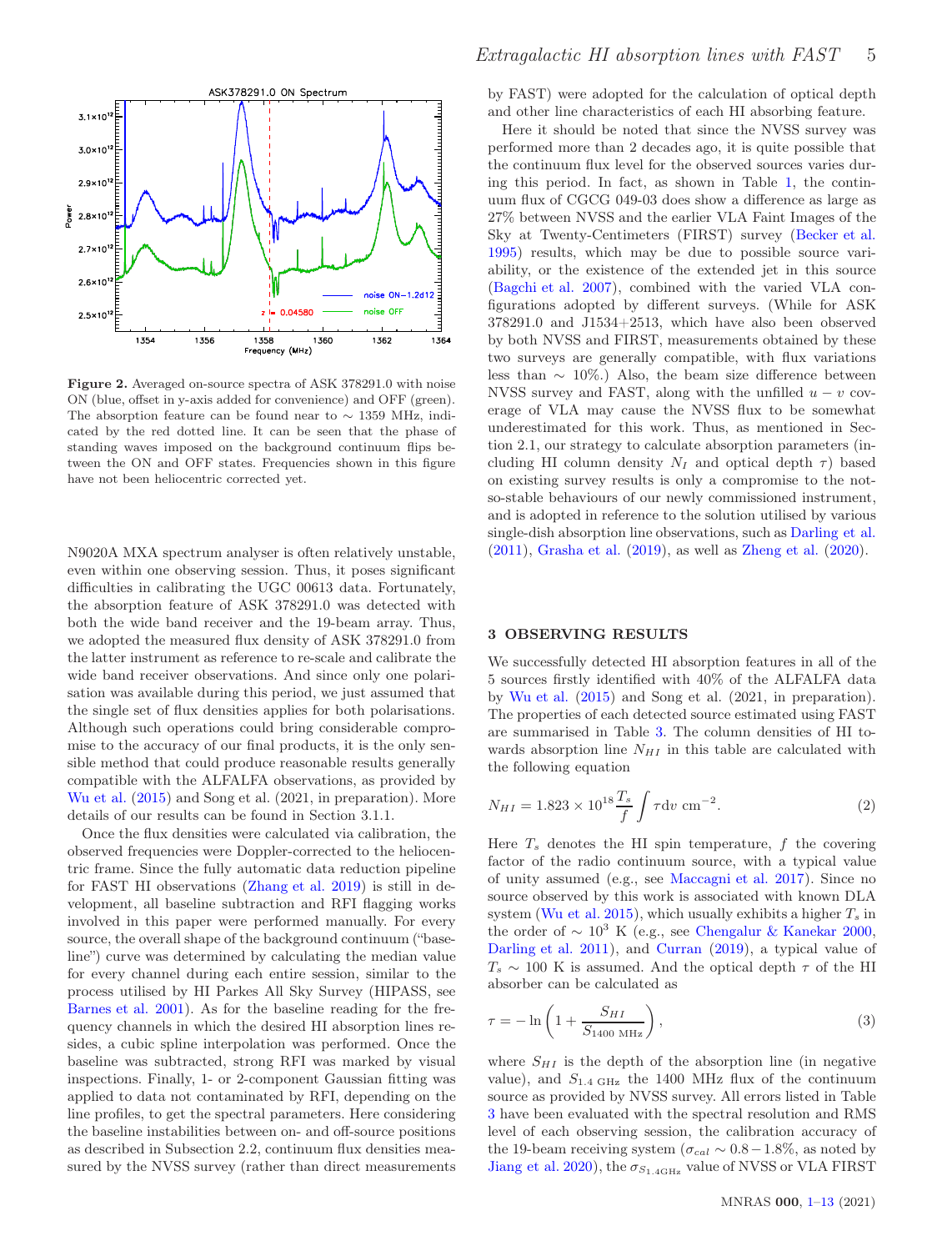measurements, as well as the line profiles, in reference to the method adopted by [Koribalski et al.](#page-11-33) [\(2004](#page-11-33)), as follows

$$
\sigma_{cz_{peak}} = 3 \frac{\sqrt{P\Delta_v}}{\text{S/N}},\tag{4}
$$

$$
\sigma_{\text{FWHM}} = 2\sigma_{cz_{peak}},\tag{5}
$$

$$
\sigma_{SHI,peak} = \sqrt{\text{RMS}^2 + \sigma_{cal}^2 \times S_{HI,peak}^2},\tag{6}
$$

where  $S_{HI,peak}$  the maximum line depth,  $P = 0.5 \times (FW20 -$ FWHM) the slope of the HI line profile, FW20 the line width measured at 20% of the peak flux value, FWHM the full width at half maximum of the line,  $\Delta_v$  the spectral resolution in km s<sup>-1</sup>, S/N =  $-S_{HI,peak}/RMS$  the signal-to-noise ratio,  $cz_{peak}$  the corresponding redshift of the line peak, and RMS the root mean square of the background noise extracted from both side of the absorption line. Thus, the error of optical depth at the line peak can be evaluated with Eq. [2,](#page-4-2) using the error propagation theory, as

$$
\sigma_{\tau_{peak}} = \sqrt{\left(\frac{\partial \tau}{\partial S_{HI,peak}} \sigma_{S_{HI,peak}}\right)^2 + \left(\frac{\partial \tau}{\partial S_{1.4 \text{ GHz}}} \sigma_{S_{1.4 \text{ GHz}}}\right)^2}.
$$
\n(7)

And considering  $N_{HI} \approx 1.823 \times 10^{18} (T_s/100 \text{K}) \times 1.064$ .  $FWHM \cdot \tau_{peak}$  cm<sup>-3</sup> for Gaussian line profiles, as shown by [Darling et al.](#page-11-5) [\(2011](#page-11-5)); [Murray et al.](#page-12-7) [\(2015](#page-12-7)), the error of HI column density  $\sigma_{N_{HI}}$  can be estimated as

$$
\sigma_{N_{HI}} = \frac{1.940 \times 10^{18} T_s}{100 \text{K}} \sqrt{\left(\tau_{peak} \cdot \sigma_{\text{FWHM}}\right)^2 + \left(\text{FWHM} \cdot \sigma_{\tau_{peak}}\right)^2}
$$
\n(8)

# 3.1 Note on individual sources and comparisons with Arecibo/WSRT observations

## 3.1.1 ASK 378291.0

The ASK 378291.0 at redshift  $z = 0.04580$  has been classified as a newly-defined Fanaroff-Riley type 0 [\(Baldi et al.](#page-11-34) [2018](#page-11-34)) galaxy by [Cheng & An](#page-11-35) [\(2018\)](#page-11-35), with a matched NVSS source exhibiting a  $\sim$  76.6 mJy flux at the 1.4 GHz band, and a well-aligned jet and counterjet [\(Cheng & An 2018\)](#page-11-35) on its position. Its absorption line was detected by both of the wide band receiver, as well as the 19-beam array of FAST. As shown in Fig. [3,](#page-7-0) the frequency and the double-horned profile in data from FAST and Arecibo show rough agreements to each other, thus proving the robustness of FAST detections. However, the low frequency peak in FAST data shows a significantly larger depth than ALFALFA's results. As can be seen in Fig. [4,](#page-7-1) this discrepancy exist even if the FAST data are binned to resolution similar to that of ALFALFA. Considering the fact that spectra from both of the 19-beam and the wide band receiver of FAST unveiled similar line profiles, such a discrepancy between data acquired by the two telescopes could be due to footprint positions in the ALFALFA survey, since the source might not pass through the right center of the receiver beam during those drift scans, thus leading to off-axis measurements, as well as compromised flux and line profile estimations. Besides, the same peak in the 19-beam data shows a clear spike at 1358.3 MHz, which cannot be identified in the spectrum taken by the wide band receiver. Since multiple RFI features exist within the desired frequency range, it is reasonable to assume that such a spike is due to undesired interference overlaid on the double-horned absorption line. Thus, this spike was excluded in the fitting procedure of the line shape, as well as optical depth calculation.

Compared with the results listed in Song et al. (2021, in preparation), which adopted a single-Gaussian function for line profile fitting, and yielding a line depth of  $S_{HI,peak}$  ∼ −23.5 mJy, a full width at half maximum (FWHM) value of  $\sim 56.3 \text{ km s}^{-1}$ , and  $\int \tau \, dv \approx 21.72 \text{ km s}^{-1}$ , the FAST observations of ASK 378291.0 show a slightly smaller integrated optical depth, along with a narrower FWHM. However, it should be noted that the ALFALFA fitting result is based on the continuum flux provided by the VLA Faint Images of the Sky at Twenty-Centimeters (FIRST) survey [\(Becker et al. 1995](#page-11-30)), which is 73.85 mJy. When adopting this lower flux level, the FAST observations can lead to a slightly larger line depth than ALFALFA, which is  $\int \tau dv \approx 25.53 \pm 0.94$  km s<sup>-1</sup>.

It should also be noted that this absorption feature has also been detected by the WSRT absorption line survey, with an FWHM of  $\sim$  66.95 km s<sup>-1</sup>, and  $\int \tau dv \approx 9.62$  km s<sup>-1</sup> [Maccagni et al.](#page-12-4) [\(2017](#page-12-4)). Fig. [4](#page-7-1) show a comparison between the FAST and WSRT data. It can be seen that the WSRT data only exhibit a single-peaked structure, rather than a double-horned one as shown by FAST and ALFALFA. And the maximum absorption measured by WSRT is only −13.55 mJy, which is nearly 3.4 times less than measurements performed by FAST. When channel-binned to a velocity resolution equivalent to WSRT, a single-peaked absorption line emerges in the FAST data, although with a lopsided profile, and a deeper feature of −25.08 mJy. Thus, even adopting the higher continuum flux value from [Maccagni et al.](#page-12-4) [\(2017](#page-12-4)) ( $S_{1400 \text{ MHz}} \sim 92.83 \text{ mJy}$ ) compared with NVSS or VLA FIRST catalogues, the FAST data can still lead to an  $\int \tau dv \approx 17.22$  km s<sup>-1</sup>, which is nearly 1.8 times higher than the WSRT integrated optical depth. Such a clear difference could be attributed to the incomplete  $u - v$  coverage of a radio telescope array, which may result in compromised flux measurements.

## 3.1.2 UGC 00613

.

The absorption feature in UGC 00613, a flat spectrum radio galaxy with extremely diffuse envelope and faint lobes at  $z = 0.04593$  [\(Condon et al. 1991\)](#page-11-36), was first reported by [Wu et al.](#page-12-3) [\(2015](#page-12-3)) and Song et al. (2021, in preparation), with a line depth of  $S_{HI,peak} \sim -65.0$  mJy, an FWHM of  $\sim 33.6$ km s<sup>-1</sup>, and  $\int \tau dv \approx 31.14 \text{ km s}^{-1}$ . The FAST telescope performed tracking observations on this source with during its early-science phase, with its wide band receiver. Due to the lack of reliable noise diode in this period, the flux of UGC 00613 obtained by the N9020A MXA spectrum analyser were estimated in reference to observations of ASK 378291.0 shown in the upper panel of Fig. [3.](#page-7-0) Firstly, the baseline-subtracted wide-band-receiver data of ASK 378291.0 (lower panel of Fig. [3\)](#page-7-0) was re-scaled according to the flux level of the same source measured by the 19-beam receiver; then, the same scaling factor for conversion from N9020A MXA's instrumental reading to flux density (measured in mJy) was applied to UGC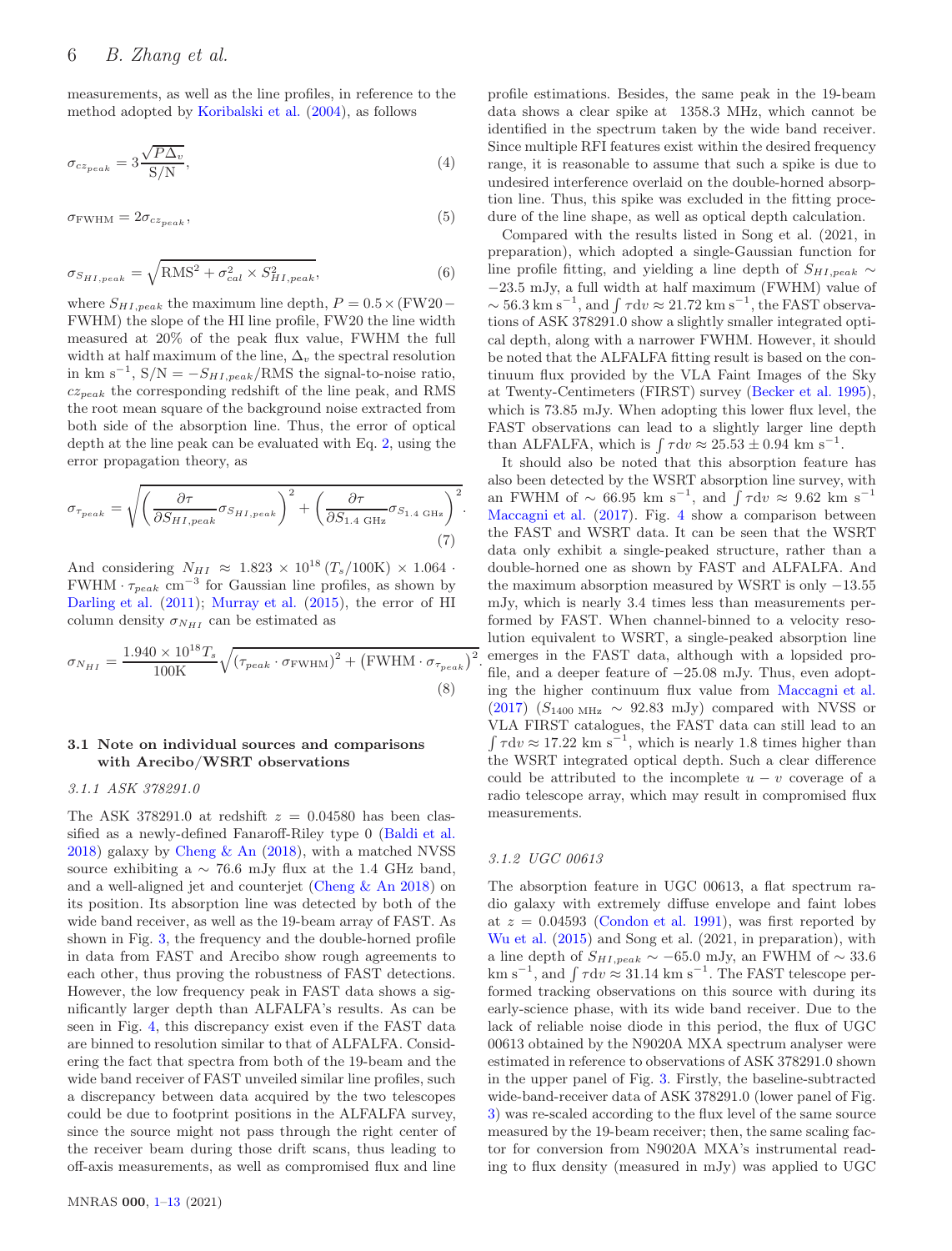#### $[th]$

<span id="page-6-0"></span>Table 3. FAST observations of the five extragalactic HI absorbers firstly identified with ALFALFA data. All parameters are listed in the rest frame of the absorbers. All background RMS data are measured with the original velocity bin. Parameters including  $cz_{peak}$ , FWHM,  $S_{HI,peak}$ ,  $\tau_{peak}$ , and  $\int \tau dv$  are calculated with the fitted line profiles.

| Source name      | <b>RMS</b><br>(mJy) | Gaussian<br>Component | $cz_{peak}$<br>$(km s^{-1})$ | <b>FWHM</b><br>$(km s^{-1})$ | $S_{HI,peak}$<br>(mJy) | $\tau_{peak}$     | $\tau dv$<br>$(km s^{-1})$ | $N_{HI}$<br>$(10^{20} \text{ cm}^{-2})$                      |
|------------------|---------------------|-----------------------|------------------------------|------------------------------|------------------------|-------------------|----------------------------|--------------------------------------------------------------|
| <b>UGC 00613</b> | 6.49                | А                     | $13956.5 \pm 0.9$            | $26.36 \pm 1.74$             | $-64.28 \pm 6.61$      | $0.801 \pm 0.145$ | $21.24 \pm 4.10$           | $\left(\frac{T_s}{100 \text{ K}}\right)$<br>$38.72 \pm 7.95$ |
| ASK 378291.0     | 0.89                | А                     | $13672.3 \pm 0.2$            | $14.06 \pm 0.36$             | $-42.24 \pm 1.22$      | $0.607 \pm 0.051$ | $9.095 \pm 0.753$          | $\frac{T_s}{100~\mathrm{K}}$<br>$16.58 \pm 1.46$             |
|                  |                     | B                     | $13702.2 \pm 0.1$            | $14.09 \pm 0.30$             | $-45.93 \pm 1.28$      | $0.683 \pm 0.061$ | $9.724 \pm 0.887$          | $\frac{T_S}{100~\mathrm{K}}$<br>$17.72 \pm 1.72$             |
|                  |                     | Total                 | $13687.3 \pm 0.1$            | $44.00 \pm 0.30$             |                        |                   | $18.83 \pm 1.16$           | $\frac{T_s}{100 \text{ K}}$<br>$34.33 \pm 2.26$              |
| CGCG 049-033     | 0.45                | A                     | $13454.4 \pm 1.0$            | $52.71 \pm 2.07$             | $-5.851 \pm 0.468$     | $0.055 \pm 0.005$ | $3.069 \pm 0.285$          | $\frac{T_s}{100~\mathrm{K}}$<br>$5.595 \pm 0.553$            |
| $J1534 + 2513$   | 0.37                | А                     | $10089.0 \pm 0.1$            | $5.148 \pm 0.240$            | $-14.97 \pm 0.48$      | $0.355 \pm 0.019$ | $2.291 \pm 0.130$          | $\frac{T_s}{100~\mathrm{K}}$<br>$4.176 \pm 0.253$            |
|                  |                     | B                     | $10107.9 \pm 0.2$            | $13.76 \pm 0.33$             | $-15.32 \pm 0.48$      | $0.365 \pm 0.020$ | $4.713 \pm 0.296$          | $\frac{T_s}{100~\mathrm{K}}$<br>$8.593 \pm 0.575$            |
|                  |                     | Total                 | $10098.5 \pm 0.1$            | $27.53 \pm 0.29$             |                        |                   | $7.011 \pm 0.324$          | $\frac{T_s}{100 \text{ K}}$<br>$12.78 \pm 0.63$              |
| PGC 070403       | 2.53                | $\mathbf{A}$          | $7694.2 \pm 4.2$             | $74.54 \pm 8.37$             | $-9.602 \pm 2.539$     | $0.086 \pm 0.024$ | $6.643 \pm 2.314$          | $\frac{T_s}{100~\mathrm{K}}$<br>$12.11 \pm 4.49$             |

00613 observations. Although such a calibration process is not strictly accurate, the resulted line depth,  $\sim -64.34$  mJy, is in good agreements with the Arecibo data. The discrepancy between line width estimations of the two telescopes may arise from the higher spectral resolution of FAST, which could lead to a better estimation of the line profile; as well as the relatively high RMS level in the N9020A MXA data (∼ 6.49 mJy, which is an order-of-magnitude higher than that of the 19-beam data), which brings more uncertainties in identification of the wing structure, as can be seen from Fig. [5.](#page-7-2)

It should be noted that as can be seen in Fig. [5,](#page-7-2) and also noted by Song et al. (2021, in preparation), the centre of the UGC 00613 absorption feature is redshifted from the optical redshift by as many as  $\sim 186$  km s<sup>-1</sup> ( $\sim 188$  km s<sup>-1</sup> for Arecibo data). According to [Wegner et al.](#page-12-18) [\(1999](#page-12-18)), although the signal-to-noise ratio of the optical data used for z estimation is not high enough to accurately measure the velocity dispersion of the spectral lines, the redshift of this galaxy can be reliably determined as  $cz$  13770  $\pm$  23 km s<sup>-1</sup>. Thus, it is unlikely that such a large offset (which is at  $> 8\sigma$  level of the optical measurement) between HI line and optical velocities arise from observation errors. Rather, this discrepancy may indicate the existence of unsettled infalling gas cloud or other similar structures around this AGN (e.g., see [Maccagni et al.](#page-12-4) [2017](#page-12-4) and references herein), and further interferometric spectral line observation is required to reveal the details of the absorbing gas in this galaxy.

# 3.1.3 CGCG 049-033

The  $z = 0.04464$  elliptical galaxy CGCG 049-033 in Abell 2040 cluster possesses a highly asymmetric Fanaroff-Riley type II AGN, comprising of one of the largest radio jet yet discovered, a >  $10^9 M_{\text{Sun}}$  central black hole, and intense polarised synchrotron radiation extending to a distance of ∼ 440 kpc away from the galactic centre [\(Bagchi et al.](#page-11-31) [2007](#page-11-31)). The HI absorption feature with a maximum line depth

 $S_{HI,peak} \sim -4.3$  mJy, an FWHM  $\sim 123.9$  km s<sup>-1</sup>, and  $\int \tau \, dv \approx 7.23 \text{ km s}^{-1}$  reported by Song et al. (2021, in preparation) is consistent with the general trend that early-type galaxies are in lack of abundant gaseous contents.

The FAST telescope conducted targeted observations twice towards CGCG 049-033, on October 31st and December 28th, 2018, respectively, each was comprised of 1200 s of on source exposure time. Although weak, the expected absorption feature did appear at the right frequency channels in both set of data, thus confirming the correctness of our detection. However, since the December observations suffered stronger RFI contamination, they have not been invoked in our analysis to get the line profile, flux, optical depth, as well as other characteristics of this HI absorber.

As it can bee seen in Fig. [6,](#page-8-0) the HI absorption line from CGCG 049-033 is the weakest among all five sources detected by Arecibo and confirmed by FAST, with a maximum depth of 5.851 mJy only, as measured by FAST. However, the integrated optical depth, 3.069 km  $s^{-1}$ , is less than half of that of the ALFALFA results. Even if the lower continuum flux provided by VLA FIRST, as adopted by Song et al. (2021, in preparation), is applied to FAST data, the resulting  $\int \tau d\nu$  is still smaller than ALFALFA. This discrepancy should be the result of the much narrower line structure observed by FAST, and the spike-like RFI right on the low-frequency part of the absorption line further affects the fitting of the line profile, resulting in a FWHM less than half of Arecibo's results. Since the signal-to-noise ratio for this source in ALFALFA data is quite low, considering the RMS level ∼ 2.2 mJy is almost the half of the peak estimation by Song et al.  $(2021, \text{ in prepa-})$ ration), the ALFALFA line profile itself exhibit considerable uncertainties. Thus, the low-noise FAST data should be considered more reliable, thanks to the better sensitivity and spectral resolution of the FAST telescope.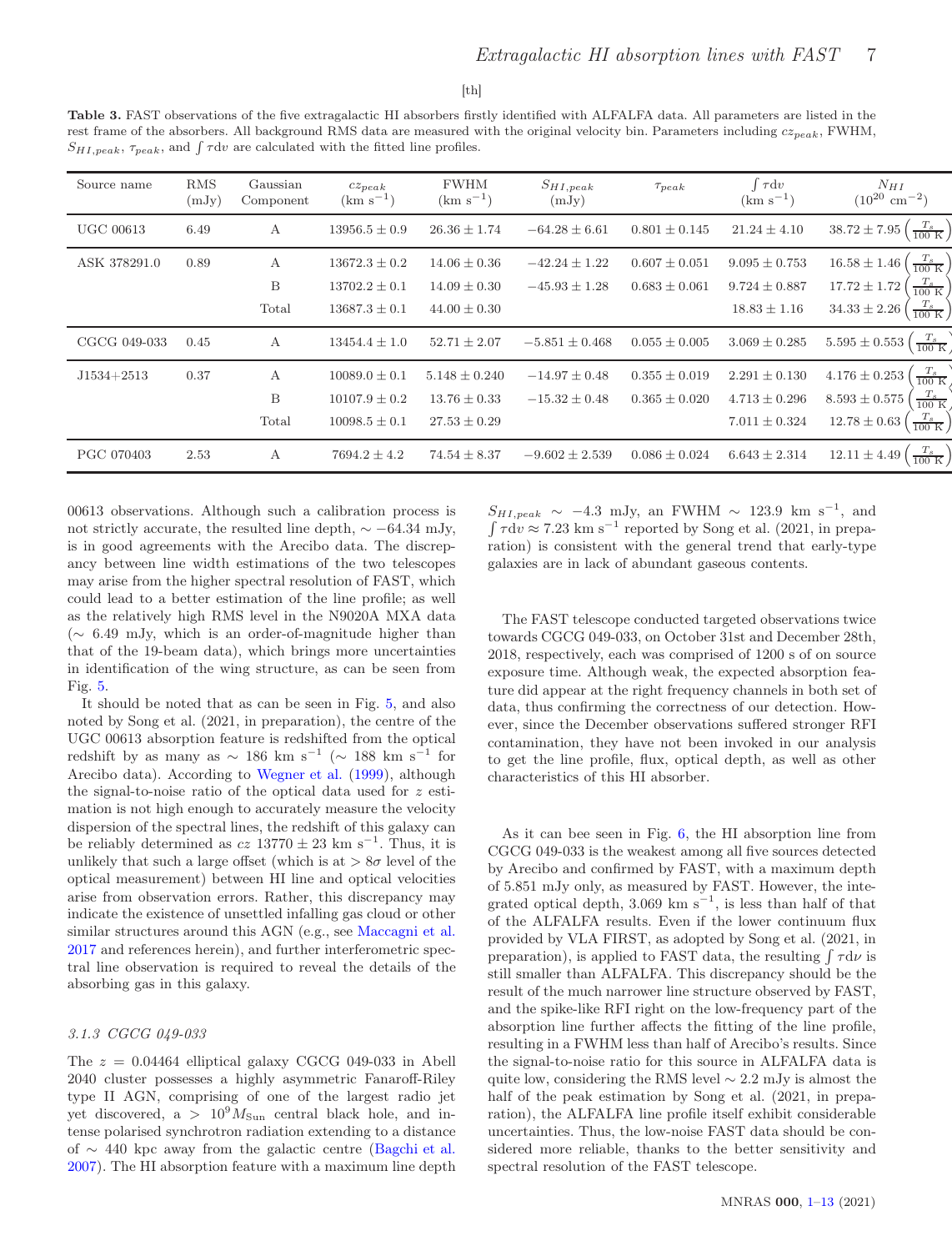

<span id="page-7-0"></span>Figure 3. Top: HI absorption feature ASK 378291.0. The black line shows observations taken by the FAST 19-beam receiver with its spectral line backend on Sep. 2, 2018, while the green curve denotes data taken from the ALFALFA survey. The magenta dotted line is the fitting result by dual-Gaussian functions, while the cyan curve shows the fitting residual with a 15 mJy offset for clarity. The regions shaded with light yellow are manually-flagged RFI, which have been all excluded in the fitting procedure and RMS computations. The red dotted line shows the optical redshift, while the blue line marks the zero flux level. Bottom: The same target observed by the wide band receiver along with the N9020A MXA spectrum analyser on Oct. 29, 2017, with the original, uncalibrated instrumental readings measured in mW shown along the y-axis. This set of data marks the first successful detection of extragalactic HI absorption line by the FAST telescope.

# 3.1.4 J1534+2513

The existence of HI absorption feature in radio source J1534+2513 at a redshift of  $z = 0.03396$  was first proposed by [Haynes et al.](#page-11-27) [\(2011\)](#page-11-27), and later confirmed by [Wu et al.](#page-12-3) [\(2015](#page-12-3)) and Song et al. (2021, in preparation), with a line depth of  $S_{HI,peak} \sim -23.0$  mJy, FWHM  $\sim 26.4$  km s<sup>-1</sup>, and  $\int \tau dv \approx 18.31 \text{ km s}^{-1}$ . This absorber has also been detected by the WSRT survey, with a wider line width (FWHM  $\sim$  40.88 km s<sup>-1</sup>), and an integrated optical depth of 10.92 km s<sup>-1</sup>, against a 43.39 mJy background [\(Maccagni et al. 2017](#page-12-4)).

As can be seen in Fig. [7,](#page-8-1) the most prominent feature clearly shown in the FAST spectrum should be the doublehorned structure over a relatively narrow  $\sim 27.53 \text{ km s}^{-1}$ 



<span id="page-7-1"></span>Figure 4. Comparison between FAST 19-beam, WSRT and AL-FALFA observations of ASK 378291.0. The black line shows data taken by FAST, while the greenish-grey line is observations from WSRT, as shown in [Maccagni et al. 2017,](#page-12-4) and the green line the ALFALFA data. The dotted cyan line denotes binned FAST data, with a final resolution similar to WSRT's 16 km s<sup>-1</sup>, while the dotted magenta line the 4-channel binned FAST data to achieve a spectral resolution comparable with that of ALFALFA. The red line denotes the optical redshift, and the blue line marks the zero level.



<span id="page-7-2"></span>Figure 5. HI absorption feature of UGC00613 obtained by the FAST wide band receiver. The black line shows observations taken by the FAST, while the grey curve is data from the ALFALFA survey. The magenta dotted line is the fitting result with a single Gaussian function, while the cyan line shows the fitting residual with a 35 mJy offset. It can be seen that the structure of this absorption feature observed by the two telescopes show good agreements with each other, although Arecibo data show a slightly broader wing component in the lower frequency end.

frequency range, which is only barely seen with the  $\sim 5.3$ km s<sup>−</sup><sup>1</sup> resolution of the ALFALFA data (Song et al. 2021, in preparation), and the  $\sim 16 \text{ km s}^{-1}$ -resolution WSRT survey [\(Maccagni et al.](#page-12-4) [\(2017](#page-12-4)), see Fig. [8\)](#page-8-2), thus demonstrating the necessity of performing observations with finer spectral resolution. And the centroid of this absorption line is again significantly deviates from the optical redshift, although in this case, the radio line is blueshifted by  $82.15 \text{ km s}^{-1}$  com-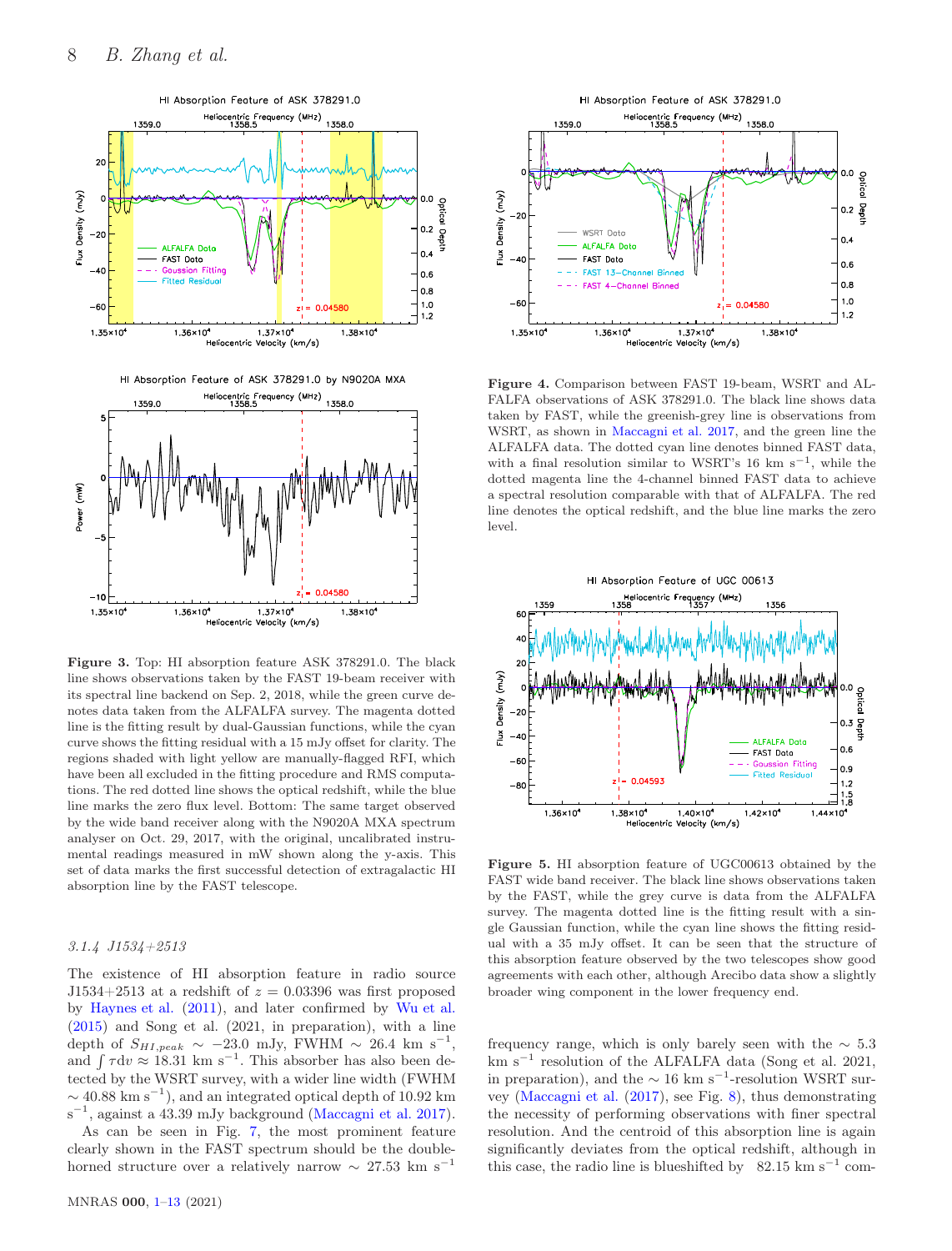

<span id="page-8-0"></span>Figure 6. HI absorption feature of CGCG 049-033 obtained by the FAST 19-beam receiver on October 31, 2018. Legends are the same as the upper panel of Fig. [3,](#page-7-0) except that the line profile is fitted with a single Gaussian function, and the offset for fitting residual is 6 mJy.



<span id="page-8-1"></span>Figure 7. HI absorption feature of J1534+2513 obtained by the FAST 19-beam receiver. Legends are the same as the upper panel of Fig. [3,](#page-7-0) with an offset for the fitting residual set as 8 mJy.

pared with the optical  $z$ , although the extent of discrepancy is smaller than that of UGC 00613. Considering the error in cz measurement for J1534+2513 is as small as  $\langle 2.7 \text{ km s}^{-1} \rangle$ (which is the smallest among all five sources discussed in this work), such a line velocity difference must be originated from the absorbing HI content itself. Again, this may indicate the existence of HI outflows along the line-of-sight, and inteferometer observations should be of help to unveil the nature of the absorbing gas.

Compared with Arecibo and WSRT data, the spectral parameters of J1534+2513 obtained with FAST exhibit a narrower width, a shallower peak depth, as well as a smaller optical depth, compared with the other 2 sets of data. And although the FAST line profile is significantly deeper than WSRT's < 10 mJy (which still holds true if these data are binned to WSRT resolution), the line depth taken by AL-FALFA survey is even larger. Besides, the distance between the two spectral peaks in the WSRT data is much larger than



<span id="page-8-2"></span>Figure 8. Comparison between FAST 19-beam, WSRT and AL-FALFA observations of J1534+2513. The legends are the same as Fig [4.](#page-7-1) The red line denotes the optical redshift, while the blue line marks the zero level.

FAST and Arecibo's results. In one sentence, the existing 3 data sets do not coincide with each other, even when taken spectral resolution into considerations. A possible explanation for such an inconsistency between different instruments could be the errors induced by a relatively high RMS level compared with line depth for ALFALFA (which has a baseline fluctuation as large as nearly 10 mJy for frequencies around the J1534+2513 absorption feature, as illustrated in Figs. [7](#page-8-1) and [8\)](#page-8-2) and WSRT, which can make their results less accurate. Also, the interferometric nature of WSRT observations could bring extra compromise to flux estimations.

#### 3.1.5 PGC 070403

It was [Haynes et al.](#page-11-27) [\(2011](#page-11-27)) who put forward the first indication on the existence of  $z = 0.0251$  absorption feature PGC 070403, and later the same structure has been tentatively identified by [Wu et al.](#page-12-3) [\(2015](#page-12-3)) and Song et al. (2021, in preparation) from the  $\alpha$ .40 data, with an estimation of line depth as  $S_{HI,peak} \sim -12.9$  mJy, FWHM  $\sim 88.9$  km s<sup>-1</sup>, and  $\int \tau dv \approx 11.11 \text{ km s}^{-1}$ . As noted by Song et al. (2021, in preparation), similar to the case of UGC 00613, this absorption line is also redshifted from the optical  $cz$  by as many as  $\sim$  191.5 km s<sup>-1</sup>. However, it is also noticed that the error of optical  $cz$  measurement is as large as 118.4 km s<sup>-1</sup>, which means that such a large discrepancy may be due to observational uncertainties.

Among all of the 5 HI absorbing sources observed by the FAST telescope and mentioned in this paper, PGC 070403 is the one with the second-weakest line depth, and the only sample observed with the drift scan mode by the FAST telescope. With a beam width of  $\sim 2'.9$  at  $\sim 1400$  MHz band, the central feed of the 19-beam receiver can observe each source for  $\sim$  12 s during a one-pass scan. As can be seen in Fig. [9,](#page-9-0) the absorption "dip" only appear during the ∼ 12 s period around the transit time of PGC 070403 in both polarisations, thus making the FAST detection reliable. Considering the spectral baseline fluctuations appearing during the entire drift scan session, only  $\sim$  12 s observations around target transit time are utilised in our data reduction process. The final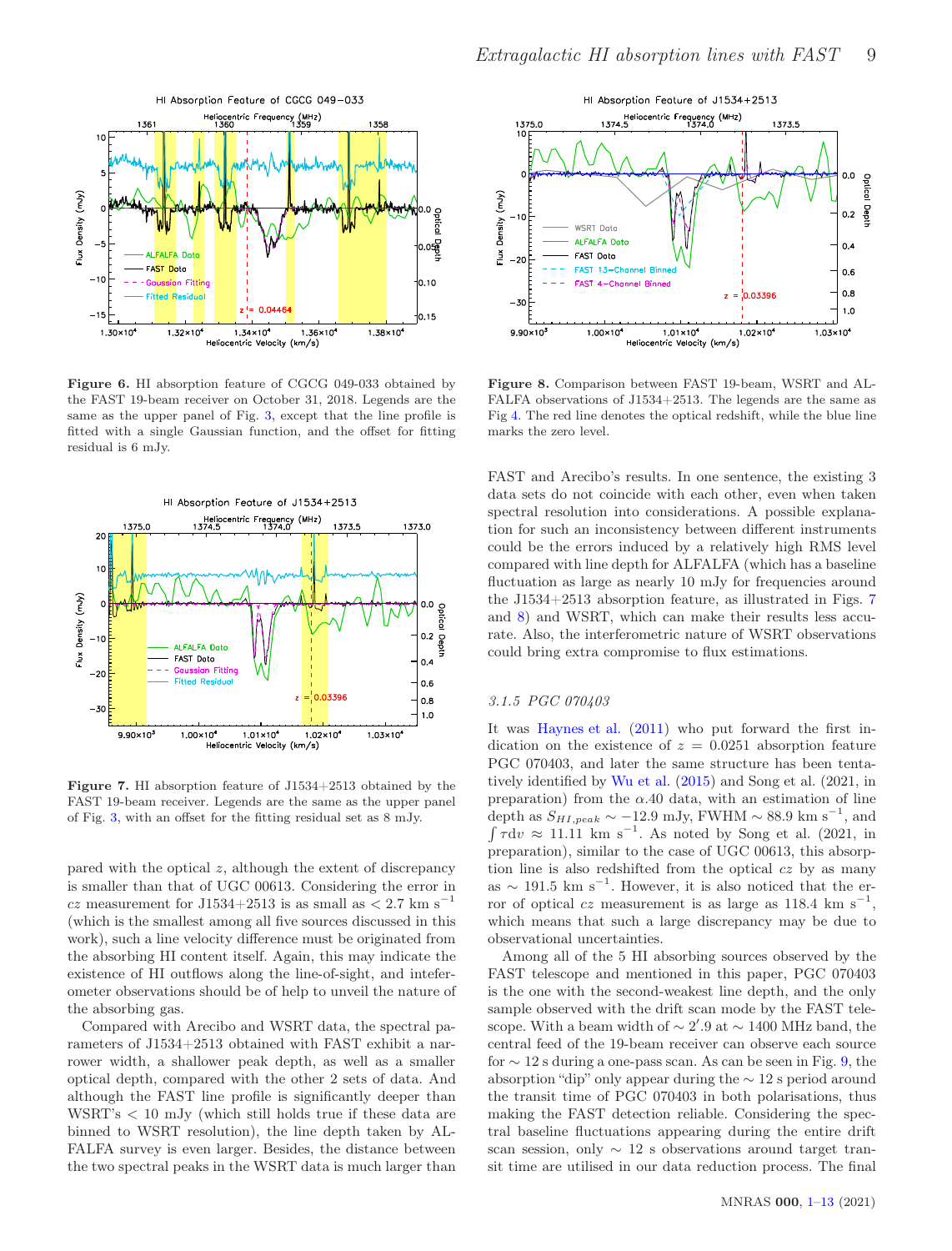

<span id="page-9-0"></span>Figure 9. Drift scan data of PGC 070403 from both polarisations. The y-axis is shown in the original instrumental reading. The black line shows the average of ∼ 12 s original data taken around the transit time of the targeted source, Gaussian-smoothed by 4 spectral channels to highlight possible line features. The blue and green lines are 4-channel Gaussian-smoothed, ∼ 12 s-averaged data taken before and after source transit, respectively, with  $\sim +10\%$  of adjustments on the y-axis readings for clarity. It can be seen that a "dip" appears at ∼ 1384.9 MHz around the transit time on both polarisations. And the red dotted line denotes the  $cz_{peak}$  of the expected absorption feature as measured by Arecibo, which is almost coincident with the position of the transit "dip".

spectrum is an average of the ∼ 12 s transit data, and the background continuum is subtracted with similar smoothing and fitting method as the tracking data for sources described above.

The line centre of PGC 070403 determined by FAST, which is  $\sim$  7694 km s<sup>-1</sup>, is slightly redshifted compared with AL-FALFA's 7712 km s<sup>−1</sup>. Also, our line width is  $\sim 16\%$  narrower than the Arecibo result, and the peak depth of the PGC 070403 absorbing feature obtained by FAST is more than 25% shallower than ALFALFA's value. Besides, the deepest structure in Arecibo data corresponding to a velocity of 7740  ${\rm km~s^{-1}}$  does not show up in FAST observations. Combined with all of the factors mentioned above, the integrated optical depth obtained with FAST became  $\sim 4.47 \text{ km s}^{-1}$  smaller than ALFALFA's 11.11  $\text{km s}^{-1}$ .

And as shown in the bottom panel of Fig. [10,](#page-9-1) with a 4 channel bin applied to the original FAST data (which leads



<span id="page-9-1"></span>Figure 10. Top: HI absorption feature PGC 070403, as observed by the 19-beam receiver of FAST. ∼ 12 s of drift scan data around the transit time have been added up to obtain the line profile. Legends are the same as the upper panel of Fig. [6.](#page-8-0) The offset for the fitting residual is chosen as 12 mJy. Bottom: The same data, binned to a spectral resolution of  $\sim 6$  km s<sup>-1</sup>.

to a spectral resolution of  $\sim 6 \text{ km s}^{-1}$ , comparing to AL-FALFA's  $\sim 5.3 \text{ km s}^{-1}$ , an absorbing feature with line centre at 7689.07 ± 2.14 km s<sup>-1</sup>, a narrower FWHM ≈ 64.37 ± 4.29 km s<sup>-1</sup>, a shallower  $S_{HI,peak} \sim -8.525 \pm 1.217$  mJy, and a smaller  $\int \tau dv \approx 4.783 \pm 0.809$  km s<sup>-1</sup>, corresponding to an HI column density  $N_{HI} \sim (8.719 \pm 1.570) \times 10^{20} (T_s/100 \text{ K})$  $\text{cm}^{-2}$ , imposed on a background RMS level of ~ 1.21 mJy. Such a set of parameters exhibits noticeable differences with the ones acquired with the original, unbinned data.

As for the discrepancy of the low-frequency part of the line profiles between FAST and Arecibo observations, we suggest that polarisation-dependent weak RFI or baseline fluctuations, which is quite common for FAST data (e.g., see Fig. 26 in [Jiang et al. 2020\)](#page-11-28), could be a possible explanation. As can be seen in Fig. [9,](#page-9-0) compared with polarisation A, the uncalibrated spectrum in polarisation B shows a broader profile, as well as a greater depth in the low frequency regime, and is more similar to the ALFALFA result. When polarisationcombined, the  $\sim$  7740 km s<sup>-1</sup> dip is largely missed due to polarisation-dependent behaviours. Such an effect influences more for weak sources, especially when the integration time is limited. Thus, due to complications induced by high back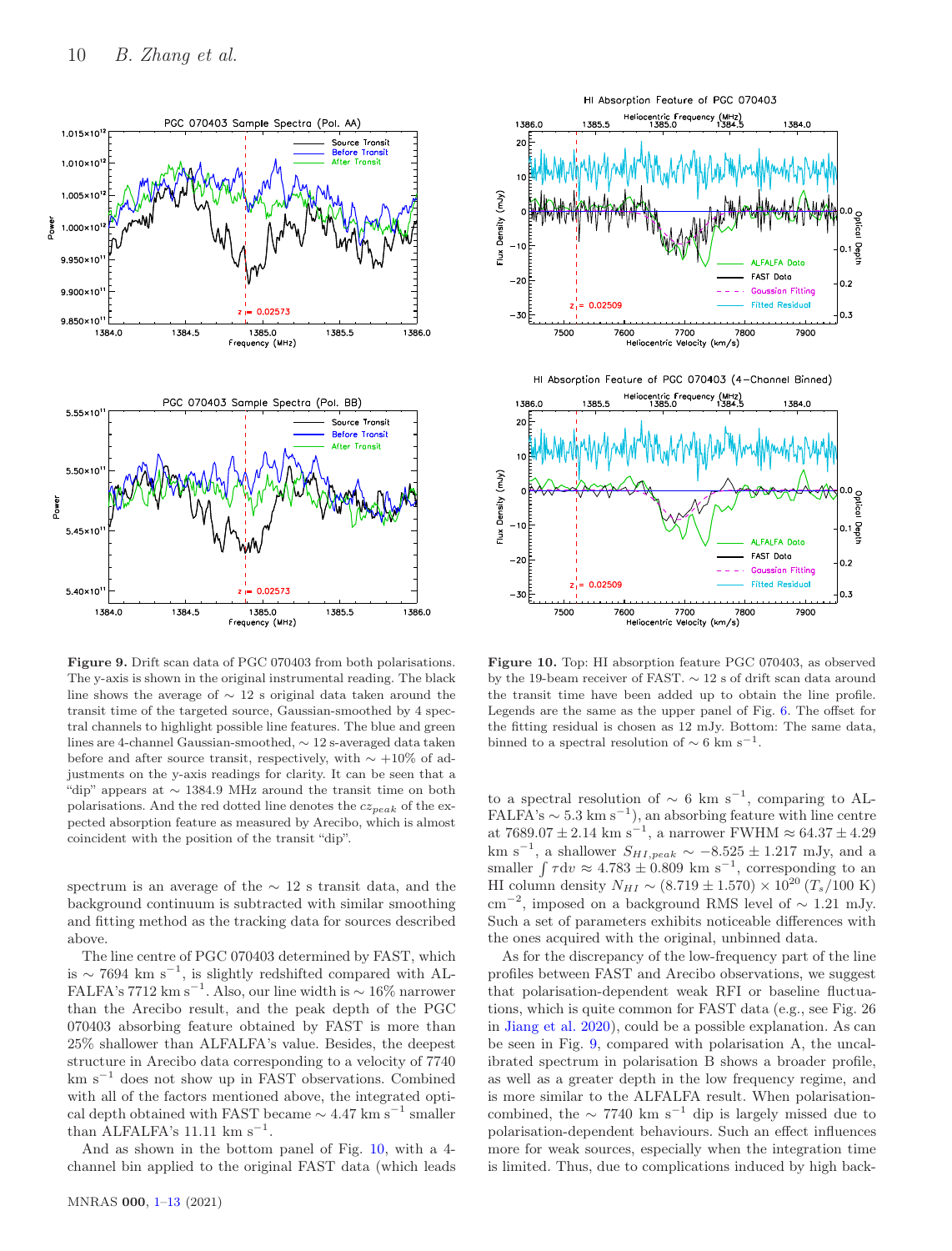ground noise level of drift scan observations, targeted long exposures with FAST or other sensitive radio telescopes should be needed to pin down the characteristics for PGC 070403. Anyway, current results still demonstrate the feasibility of identifying weak HI absorption sources via FAST drift scan observations, thus more similar detections can be expected with the upcoming CRAFTS survey.

#### <span id="page-10-0"></span>4 DISCUSSIONS

#### 4.1 Note on ALFALFA detection rate

In our pilot study of extragalactic HI absorbers with the FAST telescope during its commissioning phase, all of the 5 sources firstly discovered with 40% of the ALFALFA data have been confirmed. Combining the 5 known sources identified by [Wu et al.](#page-12-3) [\(2015](#page-12-3)) and Song et al. (2021, in preparation), the detection rate for HI absorption features in  $\alpha$ .40, which is  $\sim 5.5\%$ , still holds, assuming the radio luminosity function of radio-loud AGNs to be in the form of that from [Mauch & Sadler](#page-12-19) [\(2007\)](#page-12-19). Such a rate is higher than the result estimated by [Darling et al.](#page-11-5) [\(2011](#page-11-5)) with 7.4% of AL-FALFA data, which is  $\sim$  3%, as well as a later prediction by [Allison et al.](#page-11-17)  $(2014) (\sim 1.6 - 4.4)\%$  $(2014) (\sim 1.6 - 4.4)\%$ .

However, as noted in [Saintonge](#page-12-20) [\(2007](#page-12-20)) and [Haynes et al.](#page-11-27) [\(2011](#page-11-27)), the performance of the matched-filtering algorithm adopted by the source finding process drops significantly below an S/N value of  $\sim$  6.5, which means that weak sources embedded in data cannot be identified completely, while [Wu et al.](#page-12-3) [\(2015](#page-12-3)) detected all the 10 absorbers based on the same method described by [Saintonge](#page-12-20) [\(2007](#page-12-20)). Since sources CGCG 049-033, PGC 070403, as well as 3 other known sources identified with  $\alpha$ .40 exhibit flux levels less than the signal-to-noise ratio threshold, the detection rate of 5.5% can only be considered as a lower limit when estimating the total number of extragalactic HI absorbers. However, since the rate for efficient detection  $(S/N > 6.5)$  is 2.75%, which is only the half of the  $5.5\%$  value, it is safe to say that at least 12 or 13 HI absorbing systems can be identified with the  $\alpha$ .100 data [\(Haynes et al. 2018](#page-11-20)), and the total number of detections is hard to predict due to algorithm limitations.

# 4.2 Implications on the prospect of HI absorption line detections with FAST

Based on the different methods we have tested during the pilot observations, we find that a single-pass scan can already resolve weak absorption, while the 2-pass drift scan mode similar to that of ALFALFA [\(Giovanelli et al. 2005\)](#page-11-19) would be a more efficient strategy to detect large number of HI absorbers, since in this case, more time-varied RFI and other fluctuations can be excluded. In fact, the 2-pass strategy is the observing mode already adopted by the FAST extragalactic HI survey, which is one of the key projects undertaken at FAST, thus we can make good use of its large amount of data sets in the near future. Since it takes a single source  $\sim$  12 s to pass through one beam during each scan, and a rotation angle of 23◦ .4 would be applied to the 19-beam receiver [\(Li et al. 2018](#page-12-12)) to ensure maximum Declination coverage and non-overlap between all feed horns during sky surveys, the total integration time for each source with all scans finished should be  $\sim$  24 s. We calculate the mean RMS value for a 24 s integration duration with all of the 19-beam data analysed by this paper, leading to a averaged noise level of ∼ 3 mJy, which is comparable to the sensitivity of FLASH survey (<sup>∼</sup> <sup>3</sup>.<sup>2</sup> mJy beam<sup>−</sup><sup>1</sup> ) achieved with 2 hr of integration time by ASKAP [\(Allison et al. 2020\)](#page-11-24). And such a noise level can be further suppressed to ∼ 1.5 mJy with an extra 4-channel bin along the frequency (velocity) direction, which is slightly lower than the noise level of WALLABY ( $\sim 1.6$  mJy beam<sup>-1</sup> with  $8 \times 2$  hr ASKAP integration time, see [Koribalski et al.](#page-12-14) [2020](#page-12-14)). Thus, in the following evaluations, we calculate the prospect of HI absorption detections for FAST sky surveys with 2 sensitivity levels,  $\sim$  3 and  $\sim$  1.5 mJy, respectively. Take the averaged optical depth for 10 HI absorbers (including 5 previously-known samples) presented in Song et al. (2021, in preparation),  $\tau \sim 0.352$ , as a typical value for extragalactic HI absorption features, the corresponding normalised line depth should be of  $\sim$  0.3 times the continuum flux. And suppose a reliable identification requires a  $\geq 5\sigma$ detection, averagely speaking, a continuum source, such as AGN, which served as the background for HI absorption, is required to have a minimum flux of ∼ 38 mJy for detecting with the original unsmoothed observations, and  $\sim 25$  mJy for the 4-channel binned data.

The maximum zenith angle that can be attained by FAST is  $\sim 40^\circ$  [\(Nan et al. 2011](#page-12-11); [Li et al. 2018](#page-12-12); [Jiang et al. 2020](#page-11-28)). Given the telescope's geographic latitude at  $25^{\circ}39'10''.6$  N, the observable Declination extent of FAST should be  $\sim$  $-14°.35 < \delta < 65°.65$ . Thus, the full FAST observable sky covers an area of  $\sim$  23800 deg<sup>2</sup>, which is more than 3 times the mapped region of the ALFALFA survey [\(Giovanelli et al.](#page-11-19) [2005](#page-11-19); [Haynes et al. 2018](#page-11-20)). And the 19-beam receiver, the primary workhorse for sky surveys, operates at an HI redshift range of  $\sim -6000 < cz < 105000$  km s<sup>-1</sup>, compared to AL-FALFA's  $-2000$  to 18000 km s<sup>-1</sup> [\(Haynes et al. 2018](#page-11-20)). Combined with both factors, the observable comoving volume of FAST should be  $\sim 4.2 \text{ Gpc}^3$ , which is nearly  $\sim 300$  times the ALFALFA's total coverage.

Following similar procedures by previous works such as [Allison et al.](#page-11-17) [\(2014](#page-11-17)) and [Wu et al.](#page-12-3) [\(2015](#page-12-3)), we adopt the local luminosity function for radio-loud AGNs proposed by [Mauch & Sadler](#page-12-19) [\(2007](#page-12-19)). Ignoring the dependence of AGN distributions on redshift, we predict a total number of ∼ 43,000 AGNs with fluxes above the  $5\sigma$  limit in the complete FAST sky survey coverage with a  $\sim 1.5$  km s<sup>-1</sup> spectral resolution, and ∼ 49, 000 AGNs for the 4-channel smoothed data. Applying the detection rate of HI absorbing systems calculated by Song et al. (2021, in preparation),  $\sim 2,300$  extragalactic HI absorption lines should be identified with the complete set of original FAST sky survey data, and ∼ 2, 600 such sources could be detected with the 4-channel binned spectra. Of course, the calculations above only provide the most optimistic expectations, and the more or less compromised antenna gain of FAST for zenith angles larger than  $\sim 26^{\circ}.4$ [\(Li et al. 2018](#page-12-12); [Jiang et al. 2020\)](#page-11-28) was not taken into account. Besides, a number of frequencies in the 1050−1450 MHz band are often heavily contaminated by RFI generated by distance measuring equipments for aviation, or emitters on board navigation satellites. Thus, the real number of HI absorption line detection could be largely reduced. However, even neglecting the frequency band of  $\sim 1150 - 1300$  MHz, which is most severely affected by RFI from satellites,  $\sim 1,500$  HI absorp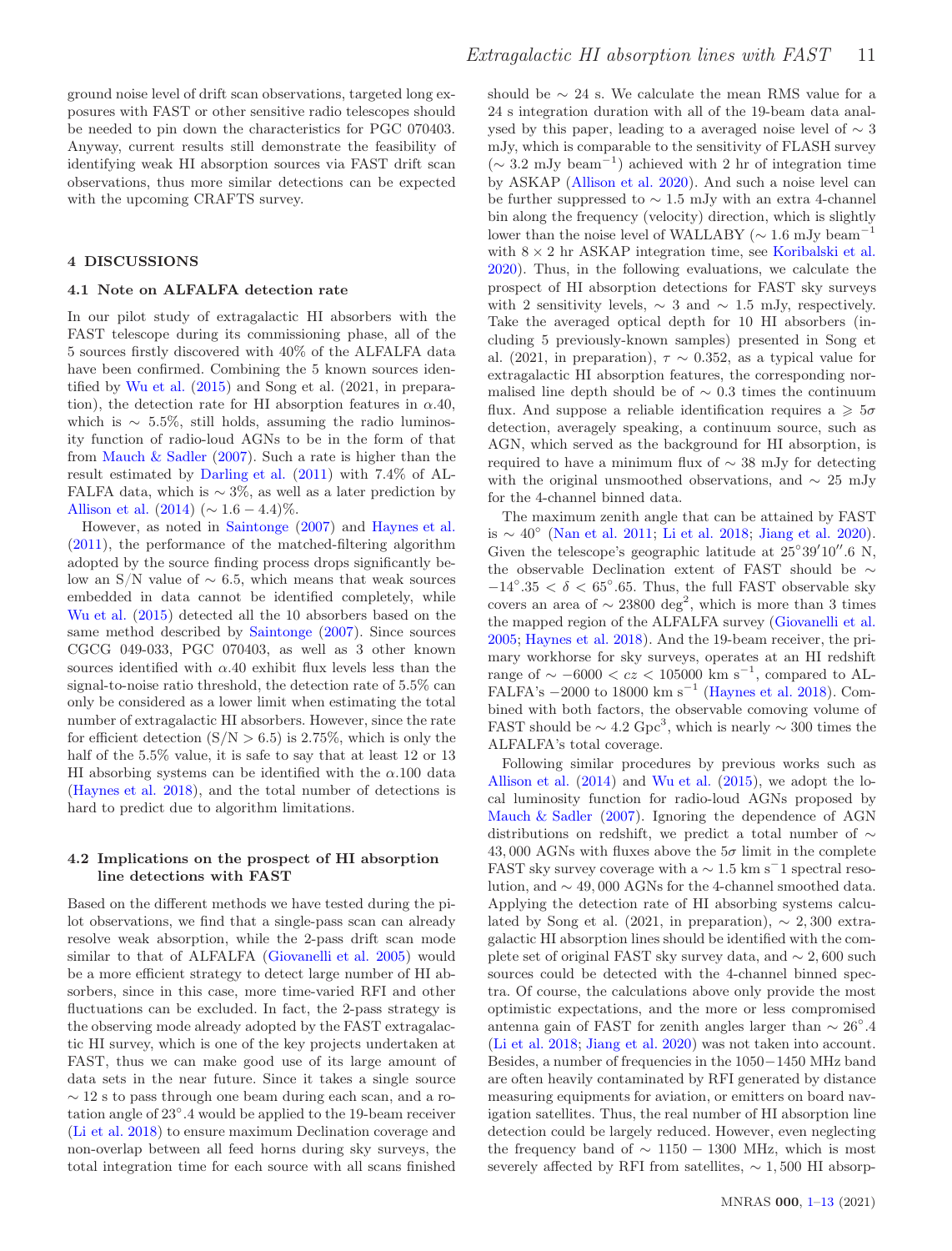tion systems can still be expected from the unbinned data, and  $\sim$  1,700 from the 4-channel binned data, which is consistent with the forecast made by [Yu et al.](#page-12-13) [\(2017](#page-12-13)).

Another approach to predict the FAST detection prospect for HI absorbers is with the NVSS [\(Condon et al. 1998](#page-11-29)) source count.  $\sim 1.2 \times 10^5$  continuum sources with  $S_{1.4 \text{ GHz}} >$ 38 mJy exist within the FAST observable sky, and the number for sources with  $S_{1.4 \text{ GHz}} > 25 \text{ mJy}$  is ~  $1.8 \times 10^5$ . With a detection rate of ∼ 5.5% applied, these numbers can lead to  $\sim$  6000 extragalactic HI absorbers found within the original data, and ∼ 9000 such systems for 4-channel binned spectra. Still, since the NVSS catalogue does not provide associated redshift information for each individual source, and the chance of alignment between a high-z continuum source along with a low-z, HI-bearing galaxy is low, it is almost certain that a significant amount of HI absorbers associated with NVSS sources lie beyond the frequency coverage of FAST. Thus, such an estimation can only be considered as the rough upper limit for the CRAFTS survey.

# <span id="page-11-0"></span>5 CONCLUSIONS

In this paper, we report FAST observations of 5 extragalactic HI absorption sources firstly identified from the ALFALFA survey data. We confirm the existence of all absorption features from these sources. However, the line widths, optical depths, as well as HI column densities of the detected HI absorbers as derived from FAST data show noticeable discrepancies with the results previously obtained by Arecibo and WSRT, due to various factors. Since the FAST data have much higher S/N and finer spectral resolution compared with existing sky surveys, more features of the HI absorption lines, such as the double-horned structure of J1534+2513, can be revealed with high confidence. And the HI absorption line of PGC 070403, which exhibits the second-shallowest line depth among the 5, was successfully detected during a  $\sim$  12 s integration time using the drift scan mode, which will be the final choice for the upcoming extragalactic HI surveys. These observations, which can be considered as the first batch of extragalactic absorption line detections performed by FAST, demonstrated the capability of this telescope for HI absorption studies. It is expected that with a larger sky coverage and higher sensitivity than Arecibo, over 1,500 extragalactic HI absorbers could be unveiled with the entire set of FAST extragalactic sky survey data.

## ACKNOWLEDGEMENTS

This work is supported by the National Key R&D Program of China (Grant No. 2017YFA0402600), the National Natural Science Foundation of China (Grant Nos. 11903056, 11763002), the Joint Research Fund in Astronomy (Grant Nos. U1731125, U1531246, U1931203) under cooperative agreement between the National Natural Science Foundation of China (NSFC) and Chinese Academy of Sciences (CAS), the Cultivation Project for FAST Scientific Payoff and Research Achievement of CAMS-CAS, as well as the Open Project Program of the Key Laboratory of FAST, National Astronomical Observatories, Chinese Academy of Sciences (NAOC). The authors thank Prof. Martha P. Haynes for providing the ALFALFA HI absorption spectra, and Cheng Cheng, You-Gang Wang, Hong-Liang Yan, as well as Si-Cheng Yu for helpful discussions. Also, the authors would like to thank the anonymous referee for valuable comments.

## DATA AVAILABILITY

The data analysed by this work are from the FAST project Nos. 3017 (UGC 00613, ASK 378291.0, CGCG 049-033, J1534+2513) and N2020\_3 (PGC 070403), and can be accessed by sending request to the FAST Data Centre or to the corresponding authors of this paper.

## **REFERENCES**

- <span id="page-11-25"></span>Adams E., et al., 2018, in American Astronomical Society Meeting Abstracts #231. p. 354.04
- <span id="page-11-6"></span>Allison J. R., et al., 2012, [MNRAS,](http://dx.doi.org/10.1111/j.1365-2966.2012.21062.x) [423, 2601](https://ui.adsabs.harvard.edu/abs/2012MNRAS.423.2601A)
- <span id="page-11-17"></span>Allison J. R., Sadler E. M., Meekin A. M., 2014, [MNRAS,](http://dx.doi.org/10.1093/mnras/stu289) [440, 696](https://ui.adsabs.harvard.edu/abs/2014MNRAS.440..696A)
- <span id="page-11-7"></span>Allison J. R., Zwaan M. A., Duchesne S. W., Curran S. J., 2016, [MNRAS,](http://dx.doi.org/10.1093/mnras/stw1722) [462, 1341](https://ui.adsabs.harvard.edu/abs/2016MNRAS.462.1341A)
- <span id="page-11-24"></span>Allison J. R., et al., 2020, [MNRAS,](http://dx.doi.org/10.1093/mnras/staa949) [494, 3627](https://ui.adsabs.harvard.edu/abs/2020MNRAS.494.3627A)
- <span id="page-11-31"></span>Bagchi J., Gopal-Krishna Krause M., Joshi S., 2007, [ApJ,](http://dx.doi.org/10.1086/524220) [670, L85](https://ui.adsabs.harvard.edu/abs/2007ApJ...670L..85B)
- <span id="page-11-34"></span>Baldi R. D., Capetti A., Massaro F., 2018, [A&A,](http://dx.doi.org/10.1051/0004-6361/201731333) [609, A1](https://ui.adsabs.harvard.edu/abs/2018A&A...609A...1B)
- <span id="page-11-18"></span>Barnes D. G., et al., 2001, [MNRAS,](http://dx.doi.org/10.1046/j.1365-8711.2001.04102.x) [322, 486](https://ui.adsabs.harvard.edu/abs/2001MNRAS.322..486B)
- <span id="page-11-30"></span>Becker R. H., White R. L., Helfand D. J., 1995, [ApJ,](http://dx.doi.org/10.1086/176166) [450, 559](https://ui.adsabs.harvard.edu/abs/1995ApJ...450..559B)
- <span id="page-11-1"></span>Carilli C. L., Menten K. M., Reid M. J., Rupen M. P., Yun M. S., 1998, [ApJ,](http://dx.doi.org/10.1086/305191) [494, 175](https://ui.adsabs.harvard.edu/abs/1998ApJ...494..175C)
- <span id="page-11-35"></span>Cheng X. P., An T., 2018, [ApJ,](http://dx.doi.org/10.3847/1538-4357/aad22c) [863, 155](https://ui.adsabs.harvard.edu/abs/2018ApJ...863..155C)
- <span id="page-11-2"></span>Chengalur J. N., Kanekar N., 2000, [MNRAS,](http://dx.doi.org/10.1046/j.1365-8711.2000.03793.x) [318, 303](https://ui.adsabs.harvard.edu/abs/2000MNRAS.318..303C)
- <span id="page-11-22"></span>Chowdhury A., Kanekar N., Chengalur J. N., 2020, [ApJ,](http://dx.doi.org/10.3847/2041-8213/abb13d) [900, L30](https://ui.adsabs.harvard.edu/abs/2020ApJ...900L..30C)
- <span id="page-11-36"></span>Condon J. J., Frayer D. T., Broderick J. J., 1991, [AJ,](http://dx.doi.org/10.1086/115692) [101, 362](https://ui.adsabs.harvard.edu/abs/1991AJ....101..362C)
- <span id="page-11-29"></span>Condon J. J., Cotton W. D., Greisen E. W., Yin Q. F., Perley R. A., Taylor G. B., Broderick J. J., 1998, [AJ,](http://dx.doi.org/10.1086/300337) [115, 1693](https://ui.adsabs.harvard.edu/abs/1998AJ....115.1693C)
- <span id="page-11-9"></span>Curran S. J., 2019, [MNRAS,](http://dx.doi.org/10.1093/mnras/stz215) [484, 3911](https://ui.adsabs.harvard.edu/abs/2019MNRAS.484.3911C)
- <span id="page-11-4"></span>Curran S. J., Whiting M. T., Murphy M. T., Webb J. K., Longmore S. N., Pihlström Y. M., Athreya R., Blake C., 2006, [MNRAS,](http://dx.doi.org/10.1111/j.1365-2966.2006.10677.x) [371, 431](https://ui.adsabs.harvard.edu/abs/2006MNRAS.371..431C)
- <span id="page-11-5"></span>Darling J., Macdonald E. P., Haynes M. P., Giovanelli R., 2011, [ApJ,](http://dx.doi.org/10.1088/0004-637X/742/1/60) [742, 60](https://ui.adsabs.harvard.edu/abs/2011ApJ...742...60D)
- <span id="page-11-12"></span>Geréb K., Morganti R., Oosterloo T. A., 2014, [A&A,](http://dx.doi.org/10.1051/0004-6361/201423999) [569, A35](https://ui.adsabs.harvard.edu/abs/2014A&A...569A..35G)
- <span id="page-11-13"></span>Geréb K., Maccagni F. M., Morganti R., Oosterloo T. A., 2015, [A&A,](http://dx.doi.org/10.1051/0004-6361/201424655) [575, A44](https://ui.adsabs.harvard.edu/abs/2015A&A...575A..44G)
- <span id="page-11-19"></span>Giovanelli R., et al., 2005, [AJ,](http://dx.doi.org/10.1086/497431) [130, 2598](https://ui.adsabs.harvard.edu/abs/2005AJ....130.2598G)
- <span id="page-11-14"></span>Glowacki M., et al., 2019, [MNRAS,](http://dx.doi.org/10.1093/mnras/stz2452) [489, 4926](https://ui.adsabs.harvard.edu/abs/2019MNRAS.489.4926G)
- <span id="page-11-32"></span>Grasha K., Darling J., Bolatto A., Leroy A. K., Stocke J. T., 2019, [ApJS,](http://dx.doi.org/10.3847/1538-4365/ab4906) [245, 3](https://ui.adsabs.harvard.edu/abs/2019ApJS..245....3G)
- <span id="page-11-23"></span>Gupta N., et al., 2016, in MeerKAT Science: On the Pathway to the SKA. p. 14 ([arXiv:1708.07371](http://arxiv.org/abs/1708.07371))
- <span id="page-11-26"></span>Gupta N., et al., 2021, [ApJ,](http://dx.doi.org/10.3847/1538-4357/abcb85) [907, 11](https://ui.adsabs.harvard.edu/abs/2021ApJ...907...11G)
- <span id="page-11-27"></span>Haynes M. P., et al., 2011, [AJ,](http://dx.doi.org/10.1088/0004-6256/142/5/170) [142, 170](https://ui.adsabs.harvard.edu/abs/2011AJ....142..170H)
- <span id="page-11-20"></span>Haynes M. P., et al., 2018, [ApJ,](http://dx.doi.org/10.3847/1538-4357/aac956) [861, 49](https://ui.adsabs.harvard.edu/abs/2018ApJ...861...49H)
- <span id="page-11-15"></span>Heiles C., Troland T. H., 2003a, [ApJS,](http://dx.doi.org/10.1086/367785) [145, 329](https://ui.adsabs.harvard.edu/abs/2003ApJS..145..329H)
- <span id="page-11-16"></span>Heiles C., Troland T. H., 2003b, [ApJ,](http://dx.doi.org/10.1086/367828) [586, 1067](https://ui.adsabs.harvard.edu/abs/2003ApJ...586.1067H)
- <span id="page-11-21"></span>Jiang P., et al., 2019, [Science China Physics, Mechanics, and Astronomy,](http://dx.doi.org/10.1007/s11433-018-9376-1) [62, 959502](https://ui.adsabs.harvard.edu/abs/2019SCPMA..6259502J)
- <span id="page-11-28"></span>Jiang P., et al., 2020, [Research in Astronomy and Astrophysics,](http://dx.doi.org/10.1088/1674-4527/20/5/64) [20, 064](https://ui.adsabs.harvard.edu/abs/2020RAA....20...64J)
- <span id="page-11-3"></span>Kanekar N., Briggs F. H., 2003, [A&A,](http://dx.doi.org/10.1051/0004-6361:20031676) [412, L29](https://ui.adsabs.harvard.edu/abs/2003A&A...412L..29K)
- <span id="page-11-8"></span>Kanekar N., Briggs F. H., 2004, [New Astron. Rev.,](http://dx.doi.org/10.1016/j.newar.2004.09.030) [48, 1259](https://ui.adsabs.harvard.edu/abs/2004NewAR..48.1259K)
- <span id="page-11-10"></span>Kanekar N., Chengalur J. N., Lane W. M., 2007, [MNRAS,](http://dx.doi.org/10.1111/j.1365-2966.2007.11430.x) [375, 1528](https://ui.adsabs.harvard.edu/abs/2007MNRAS.375.1528K)
- <span id="page-11-11"></span>Kanekar N., Prochaska J. X., Ellison S. L., Chengalur J. N., 2009, [MNRAS,](http://dx.doi.org/10.1111/j.1365-2966.2009.14661.x) [396, 385](https://ui.adsabs.harvard.edu/abs/2009MNRAS.396..385K)
- <span id="page-11-33"></span>Koribalski B. S., et al., 2004, [AJ,](http://dx.doi.org/10.1086/421744) [128, 16](https://ui.adsabs.harvard.edu/abs/2004AJ....128...16K)